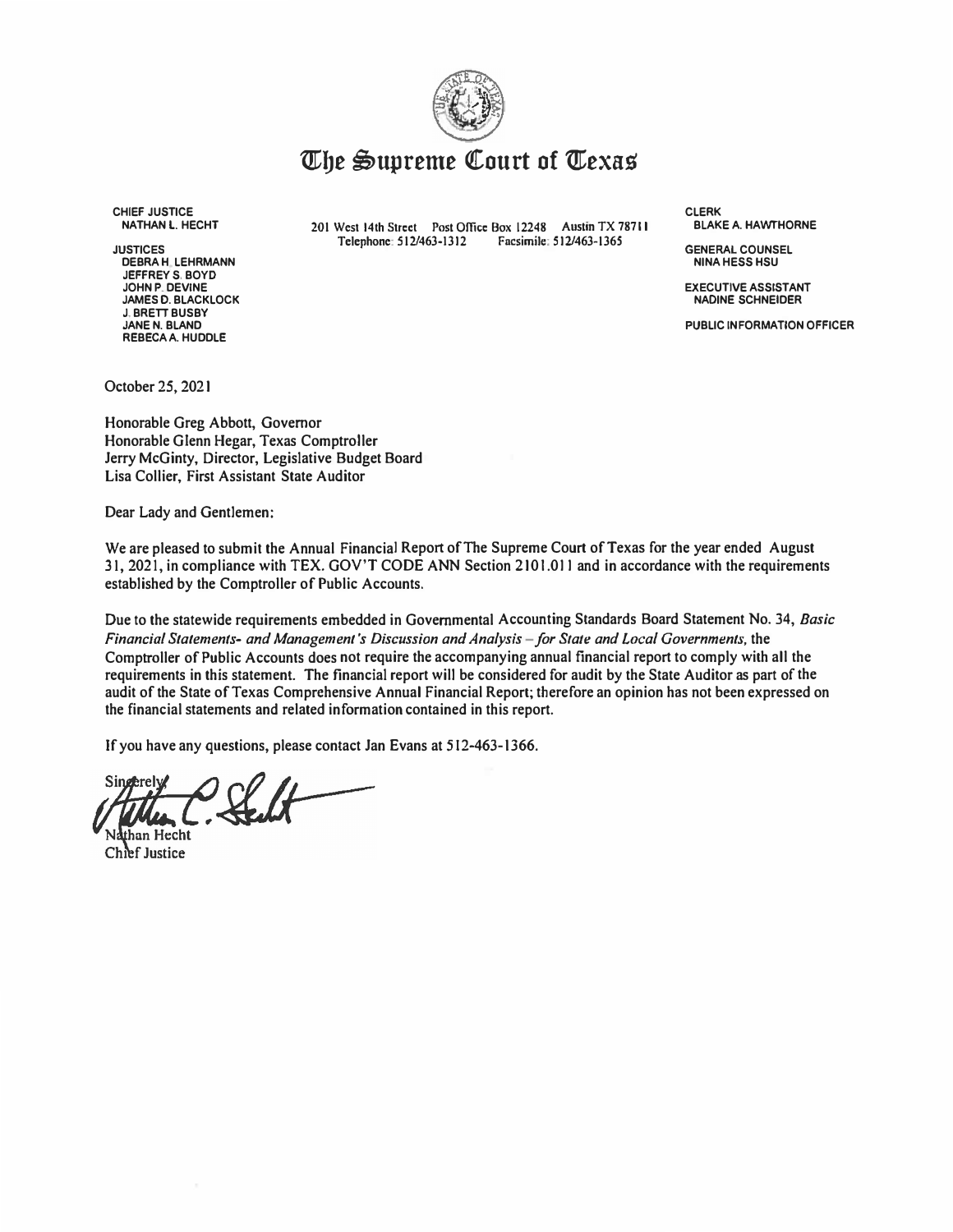# **THE SUPREME COURT OF TEXAS**

**ANNUAL FINANCIAL REPORT**

*For The Year Ended August 31, 2021*

**Nathan L. Hecht Chief Justice**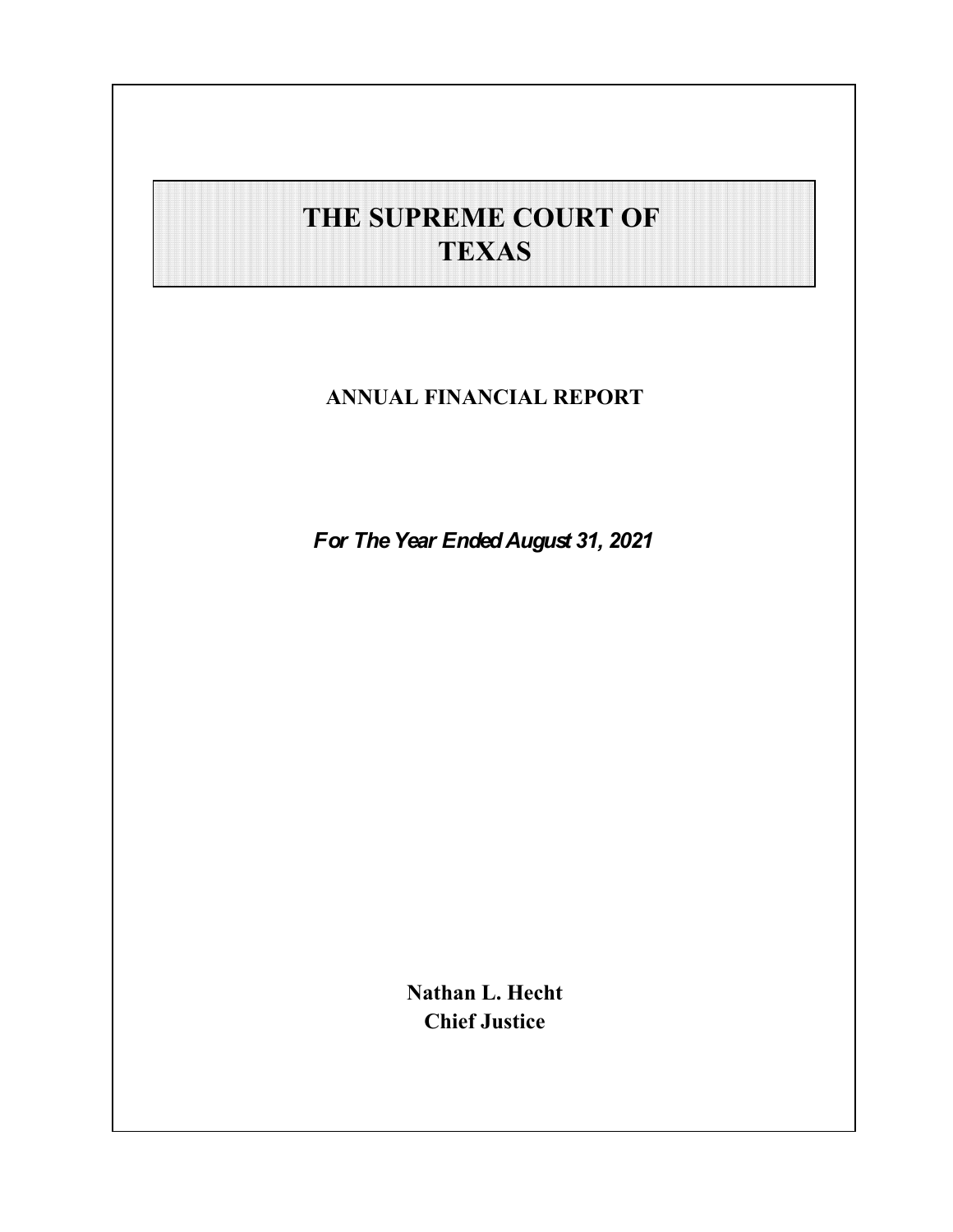| Τ.   | LETTER OF TRANSMITTAL                                                                                   |                |
|------|---------------------------------------------------------------------------------------------------------|----------------|
| Ш.   | <b>GENERAL PURPOSE FINANCIAL STATEMENTS</b>                                                             |                |
|      | A. Combined Balance Sheet / Statement of Net Assets -<br><b>Governmental Funds</b>                      | $\overline{2}$ |
|      | B. Combined Statement of Revenues, Expenditures and                                                     |                |
|      | Changes in Fund Balances/ Statement of Activities - Governmental Funds                                  | 6              |
| III. | NOTES TO THE FINANCIAL STATEMENTS                                                                       |                |
|      | 1. Summary of Significant Accounting Policies                                                           | 10             |
|      | 2. Capital Assets                                                                                       | 15             |
|      | 3. Deposits, Investments, & Repurchase Agreements                                                       | 15             |
|      | 4. Short Term Debt                                                                                      | 16             |
|      | 5. Summary of Long-Term Liabilities                                                                     | 16             |
|      | 6. Bonded Indebtedness                                                                                  | 17             |
|      | 7. Derivative Instruments<br>8. Leases                                                                  | 17<br>17       |
|      | 9. Pension Plans                                                                                        | 17             |
|      | 10. Deferred Compensation                                                                               | 17             |
|      | 11. Post Employment Health Care and Life Insurance Benefits                                             | 17             |
|      | 12. Interfund Balances/Activities                                                                       | 17             |
|      | 13. Continuance Subject to Review                                                                       | 18             |
|      | 14. Adjustments to Fund Balances/Net Assets                                                             | 18             |
|      | 15. Contingencies and Commitments                                                                       | 19             |
|      | 16. Subsequent Events                                                                                   | 19             |
|      | 17. Risk Management<br>18. Management Discussion and Analysis/Material Changes to AFR                   | 19<br>19       |
|      | 19. The Financial Reporting Entity: Related Organizations                                               | 19             |
|      | 20. Stewardship, Compliance and Accountability                                                          | 19             |
|      | 21. N/A                                                                                                 | 19             |
|      | 22. Donor-Restricted Endowments                                                                         | 19             |
|      | 23. Extraordinary and Special Items                                                                     | 19             |
|      | 24. Disaggregation of Receivable and Payable Balances                                                   | 19             |
|      | 25. Termination Benefits                                                                                | 19             |
|      | 26. Segment Information                                                                                 | 19             |
|      | 27. Service Concession Agreements<br>28. Deferred Outflows of Resources & Deferred Inflows of Resources | 19             |
|      | 29. Troubled Debt Restructuring                                                                         | 20<br>20       |
|      | 30. Non-Exchange Financial Guarantees                                                                   | 20             |
|      | 31. Tax Abatements                                                                                      | 20             |
|      | 32. Fund Balances                                                                                       | 20             |
| IV.  | <b>COMBINING STATEMENTS</b>                                                                             |                |
|      | A. Exhibit A-1: Combining Balance Sheet - All General and Consolidated<br><b>Funds</b>                  | 21             |
|      | B. Exhibit B-1: Combining Balance Sheet - Special Revenue Funds                                         | 23             |
|      | C. Exhibit A-2: Combining Statement of Revenues, Expenditures, and                                      | 25             |
|      | Changes in Fund Balances - General and Consolidated Funds                                               |                |
|      | D. Exhibit B-2: Combining Statement of Revenues, Expenditures, and                                      | 27             |
|      | Changes in Fund Balances - Special Revenue Funds                                                        |                |
| V.   | <b>SCHEDULES</b>                                                                                        |                |
|      | 1. Schedule 1A - Schedule of Expenditures of Federal Awards                                             | 29             |
|      | 2. Schedule 1B - Schedule of State Grant Pass-Throughs From/To State Agencies                           | 31             |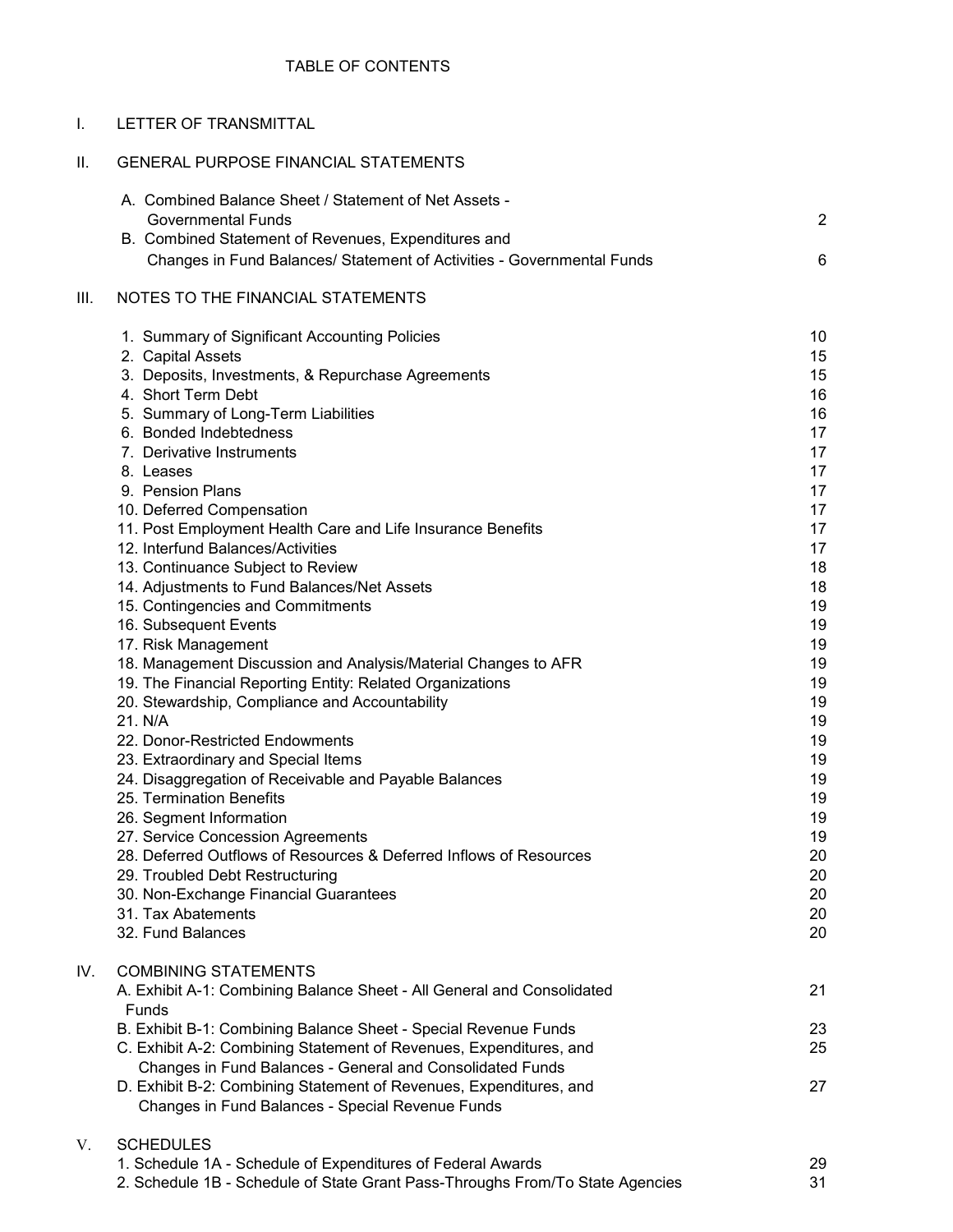THE SUPREME COURT OF TEXAS (201) EXHIBIT I COMBINED BALANCE SHEET/ STATEMENT OF NET ASSETS - GOVERNMENTAL FUNDS For the Year Ended August 31, 2021

|                                                                      |    | <b>GOVERNMENTAL FUND TYPES</b> |    |                |
|----------------------------------------------------------------------|----|--------------------------------|----|----------------|
|                                                                      |    |                                |    | <b>SPECIAL</b> |
|                                                                      |    | <b>GENERAL</b>                 |    | <b>REVENUE</b> |
|                                                                      |    | <b>FUNS</b>                    |    | <b>FUND</b>    |
|                                                                      |    | (Exh A-1)                      |    | (Exh B-1)      |
| <b>ASSETS</b>                                                        |    |                                |    |                |
| <b>Current Assets:</b>                                               |    |                                |    |                |
| Cash and Cash Equivalents<br>Cash in Bank                            | \$ |                                | \$ |                |
| Cash in State Treasury                                               |    | 1,997.69                       |    | 526,110.24     |
| Legislative Appropriations                                           |    | 1,544,274.49                   |    |                |
| Interfund Receivable (Agy 212 Fund 0001)                             |    | 0.00                           |    |                |
| <b>Federal Receivable</b>                                            |    | 468,840.25                     |    |                |
|                                                                      |    |                                |    |                |
| <b>Total Current Assets</b>                                          |    | 2,015,112.43                   |    | 526,110.24     |
| Non-Current Assets:                                                  |    |                                |    |                |
| Capital Assets:                                                      | \$ |                                | \$ |                |
| Depreciable                                                          |    |                                |    |                |
| Furniture and Equipment                                              |    |                                |    |                |
| Less Accumulated Depreciation                                        |    |                                |    |                |
| Intangible                                                           |    |                                |    |                |
| Software                                                             |    |                                |    |                |
| <b>Accumulated Amortization</b>                                      |    |                                |    |                |
| Non-Depreciable                                                      |    |                                |    |                |
| <b>Other Capital Assets</b>                                          |    |                                |    |                |
| <b>Total Non-Current Assets</b>                                      |    | 0.00                           |    | 0.00           |
| <b>TOTAL ASSETS</b>                                                  | \$ | 2,015,112.43                   | \$ | 526,110.24     |
|                                                                      |    |                                |    |                |
| <b>LIABILITIES</b>                                                   |    |                                |    |                |
| <b>Current Liabilities:</b>                                          |    |                                |    |                |
| Payables from:                                                       |    |                                |    |                |
| <b>Accounts Payable</b>                                              | \$ | 740,010.41                     | \$ | 10,797.43      |
| Payroll Payable                                                      |    | 586,317.31                     |    | 0.00           |
| <b>Payroll Deduction Liability</b>                                   |    | 1,997.69                       |    |                |
| Due To Other Agencies (Note 12)                                      |    | 92,286.76                      |    | 0.00           |
| Employees' Compensable Leave                                         |    |                                |    |                |
| <b>Capital Lease Obligations</b><br><b>Total Current Liabilities</b> |    | 1,420,612.17                   |    | 10,797.43      |
|                                                                      |    |                                |    |                |
| Non-Current Liabilities:                                             |    |                                |    |                |

Employees' Compensable Leave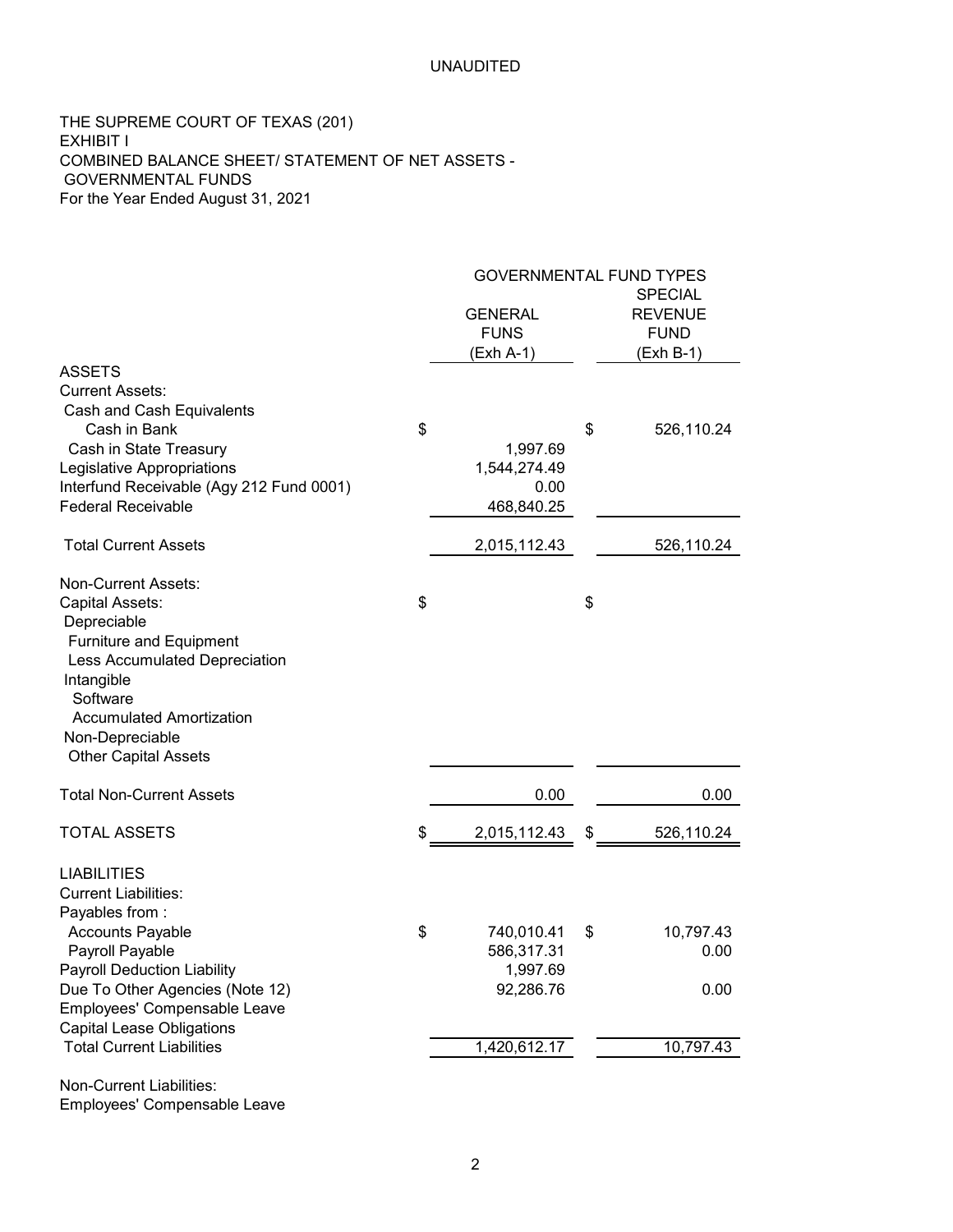| <b>GOVERNMENTAL</b><br><b>FUNDS</b><br><b>TOTAL</b>     | <b>CAPITAL</b><br><b>ASSETS</b><br><b>ADJUSTMENTS</b> | LONG-TERM<br><b>LIABILITIES</b><br><b>ADJUSTMENTS</b> | <b>STATEMENT OF</b><br><b>NET ASSETS</b>                |
|---------------------------------------------------------|-------------------------------------------------------|-------------------------------------------------------|---------------------------------------------------------|
|                                                         |                                                       |                                                       |                                                         |
| \$<br>526,110.24                                        |                                                       | \$                                                    | \$<br>526,110.24                                        |
| 1,544,274.49<br>0.00<br>468,840.25                      |                                                       |                                                       | 1,544,274.49<br>0.00<br>468,840.25                      |
| 2,539,224.98                                            | 0.00                                                  | 0.00                                                  | 2,539,224.98                                            |
| \$                                                      |                                                       | \$                                                    | \$                                                      |
|                                                         | 49,691.08<br>(49, 351.46)                             |                                                       | 49,691.08<br>(49, 351.46)                               |
|                                                         |                                                       |                                                       | 0.00<br>0.00                                            |
|                                                         | 49,975.00                                             |                                                       | 49,975.00                                               |
| 0.00                                                    | 50,314.62                                             | 0.00                                                  | 50,314.62                                               |
| \$<br>2,539,224.98                                      | 50,314.62                                             | \$<br>0.00                                            | \$<br>2,589,539.60                                      |
|                                                         |                                                       |                                                       |                                                         |
| \$<br>750,807.84<br>586,317.31<br>1,997.69<br>92,286.76 |                                                       | \$                                                    | \$<br>750,807.84<br>586,317.31<br>1,997.69<br>92,286.76 |
| 0.00                                                    |                                                       | 309,667.59                                            | 309,667.59                                              |
| 1,431,409.60                                            | 0.00                                                  | 309,667.59                                            | 0.00<br>1,741,077.19                                    |
|                                                         |                                                       | 219,391.14                                            | 219,391.14                                              |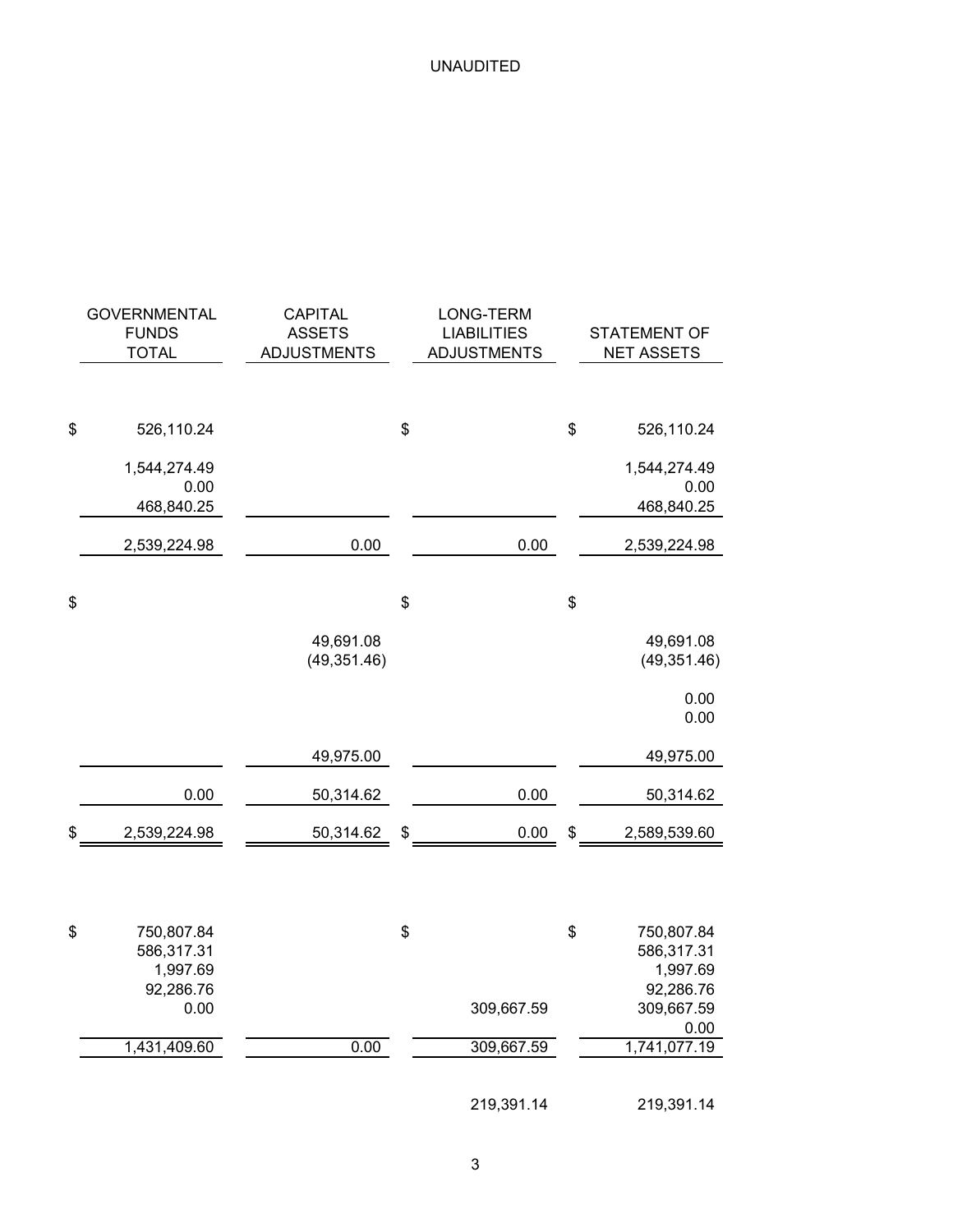THE SUPREME COURT OF TEXAS (201) EXHIBIT I COMBINED BALANCE SHEET/ STATEMENT OF NET ASSETS - GOVERNMENTAL FUNDS For the Year Ended August 31, 2021

|                                                                                                                             | <b>GOVERNMENTAL FUND TYPES</b> |    |                                                 |  |  |  |
|-----------------------------------------------------------------------------------------------------------------------------|--------------------------------|----|-------------------------------------------------|--|--|--|
|                                                                                                                             | <b>GENERAL</b><br><b>FUNS</b>  |    | <b>SPECIAL</b><br><b>REVENUE</b><br><b>FUND</b> |  |  |  |
|                                                                                                                             | (Exh A-1)                      |    | (Exh B-1)                                       |  |  |  |
| <b>Capital Lease Obligations</b><br><b>Total Non-Current Liabilities</b>                                                    | 0.00                           |    | 0.00                                            |  |  |  |
| <b>TOTAL LIABILITIES</b>                                                                                                    | 1,420,612.17                   |    | 10,797.43                                       |  |  |  |
| <b>Fund Financial Statements - Fund</b><br>FUND BALANCES (DEFICITS):                                                        |                                |    |                                                 |  |  |  |
| Restricted<br>Committed                                                                                                     | \$<br>0.00                     | \$ | 369,196.37<br>146,116.44                        |  |  |  |
| Unassigned                                                                                                                  | 594,500.26                     |    | 0.00                                            |  |  |  |
| <b>TOTAL FUND BALANCES</b>                                                                                                  | 594,500.26                     |    | 515,312.81                                      |  |  |  |
| <b>TOTAL LIABILITIES AND FUND BALANCES</b>                                                                                  | \$<br>2,015,112.43             | \$ | 526,110.24                                      |  |  |  |
| Government-wide Statement - Net Assets<br>Net Assets:<br>Invested in Capital Assets, Net of Related Debt<br>Restricted for: |                                |    |                                                 |  |  |  |
| <b>Debt Retirement</b><br><b>Employee Benefit</b><br>Unrestricted                                                           |                                |    |                                                 |  |  |  |

Total Net Assets

The accompanying notes to the financial statements are an integral part of this statement.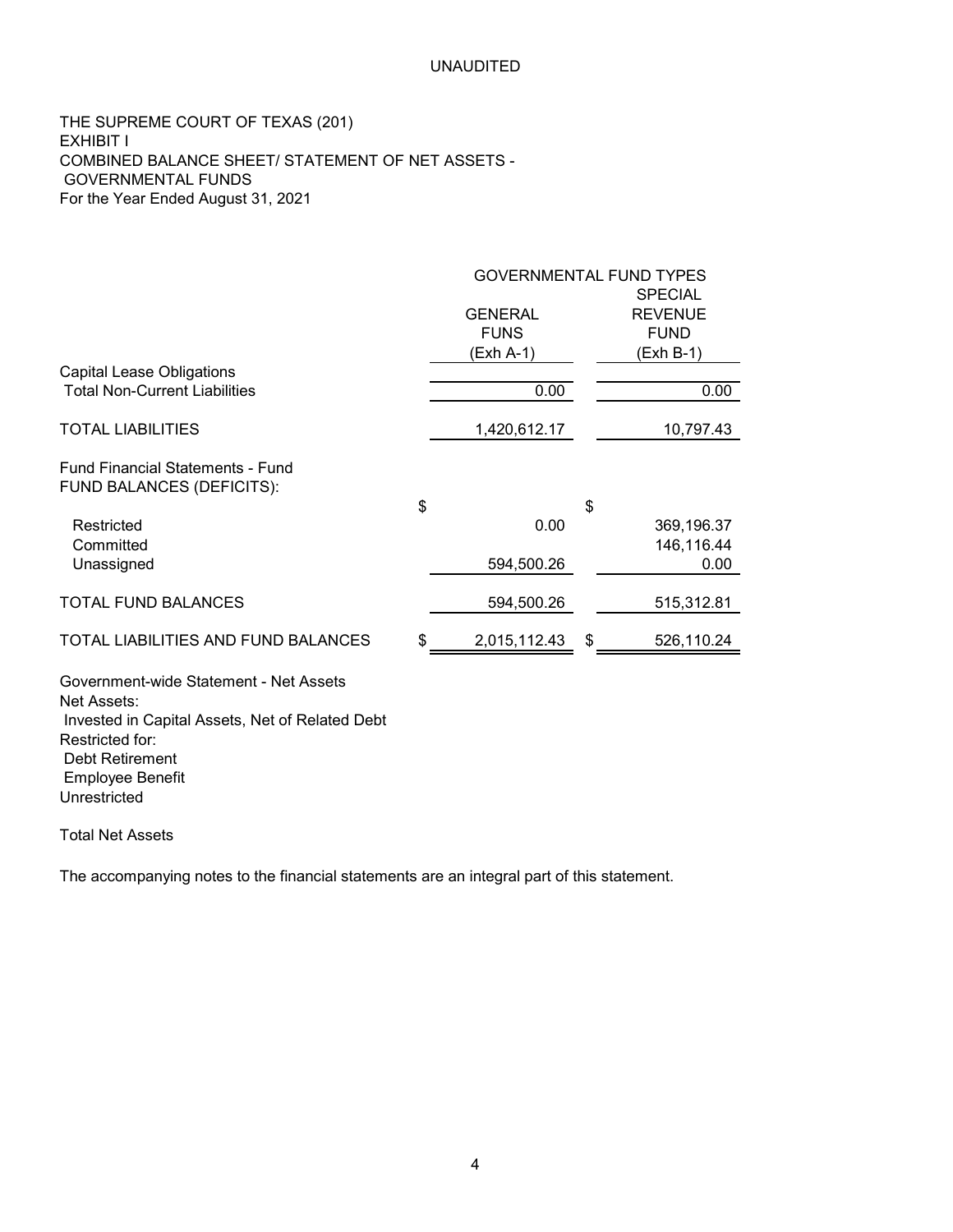| <b>GOVERNMENTAL</b><br><b>FUNDS</b><br><b>TOTAL</b><br>1,431,409.60 |                          | <b>CAPITAL</b><br><b>ASSETS</b><br><b>ADJUSTMENTS</b><br>0.00<br>0.00 | LONG-TERM<br><b>LIABILITIES</b><br><b>ADJUSTMENTS</b><br>219,391.14<br>529,058.73 | <b>STATEMENT OF</b><br><b>NET ASSETS</b><br>0.00<br>219,391.14<br>1,960,468.33 |
|---------------------------------------------------------------------|--------------------------|-----------------------------------------------------------------------|-----------------------------------------------------------------------------------|--------------------------------------------------------------------------------|
|                                                                     |                          |                                                                       |                                                                                   |                                                                                |
| \$                                                                  |                          |                                                                       | \$                                                                                | \$                                                                             |
|                                                                     | 369,196.37<br>146,116.44 |                                                                       |                                                                                   | 369,196.37<br>146,116.44                                                       |
|                                                                     | 594,500.26               | 0.00                                                                  | 0.00                                                                              | 594,500.26                                                                     |
|                                                                     |                          |                                                                       |                                                                                   |                                                                                |
| 1,109,813.07                                                        |                          | 0.00                                                                  | 0.00                                                                              | 1,109,813.07                                                                   |
| \$<br>2,541,222.67                                                  |                          | 0.00                                                                  | \$<br>529,058.73                                                                  | \$<br>3,070,281.40                                                             |
|                                                                     |                          |                                                                       |                                                                                   |                                                                                |
|                                                                     |                          | 50,314.62                                                             |                                                                                   | 50,314.62                                                                      |
|                                                                     |                          |                                                                       |                                                                                   | 0.00<br>0.00                                                                   |
|                                                                     |                          |                                                                       | (529, 058.73)                                                                     | (529, 058.73)                                                                  |
|                                                                     | \$                       | 50,314.62                                                             | \$<br>(529, 058.73)                                                               | \$<br>631,068.96                                                               |
|                                                                     |                          |                                                                       |                                                                                   | \$<br>2,591,537.29                                                             |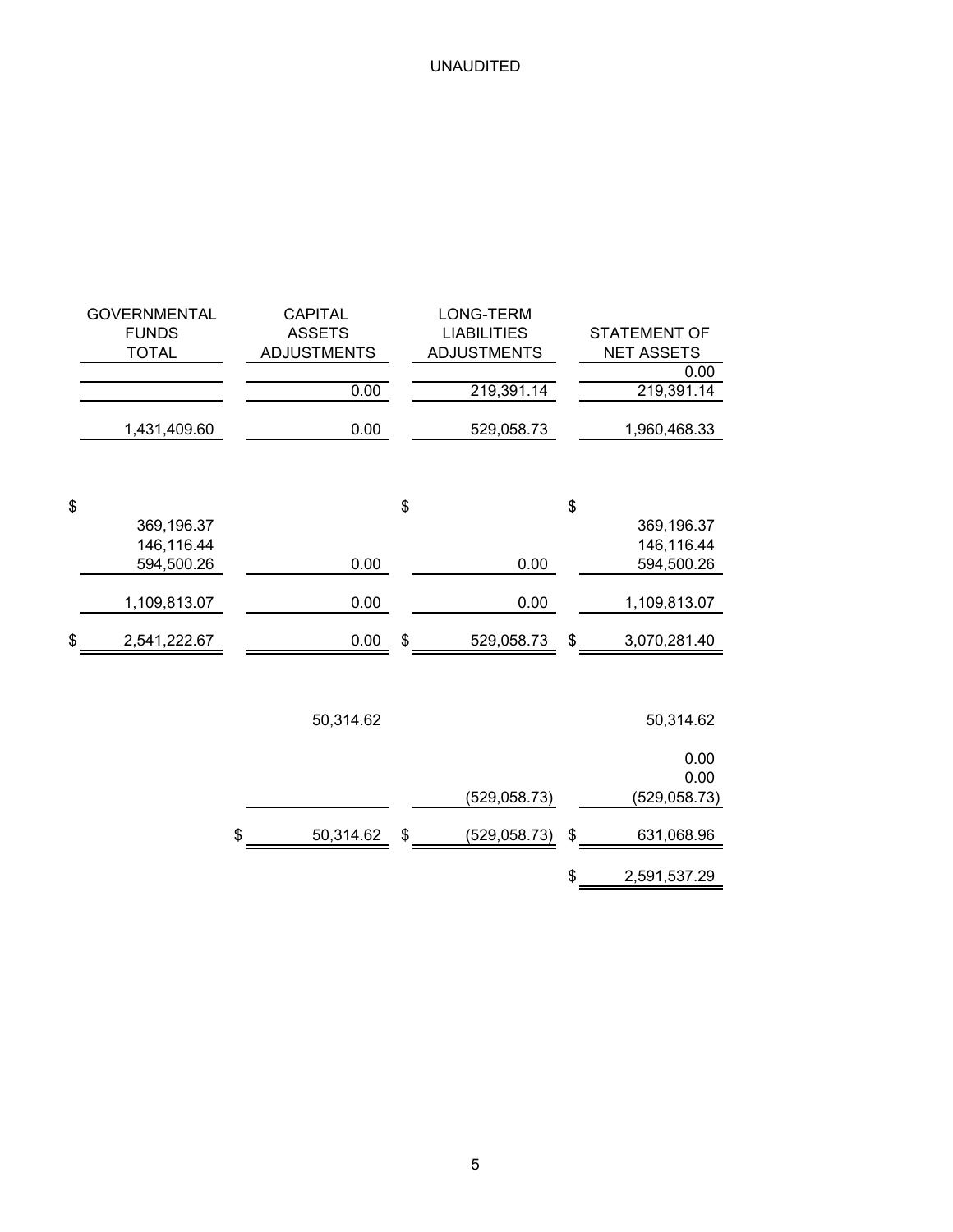### THE SUPREME COURT OF TEXAS (201) EXHIBIT II COMBINED STATEMENT OF REVENUES, EXPENDITURES & CHANGES IN FUND BALANCES/ STATEMENT OF ACTIVITIES - GOVERNMENTAL FUNDS For the Year Ended August 31, 2021

|                                                                                                                            | <b>GOVERNMENTAL FUND TYPES</b>                |                                                              |
|----------------------------------------------------------------------------------------------------------------------------|-----------------------------------------------|--------------------------------------------------------------|
|                                                                                                                            | <b>GENERAL</b><br><b>FUNDS</b><br>(Exh A-2)   | <b>SPECIAL</b><br><b>REVENUE</b><br><b>FUND</b><br>(Exh B-2) |
| <b>REVENUES:</b>                                                                                                           | \$                                            | \$                                                           |
| Legislative Appropriations<br><b>Original Appropriations</b><br><b>Additional Appropriations</b><br><b>Federal Revenue</b> | 19,923,272.00<br>1,836,855.85<br>1,432,099.50 | 0.00<br>0.00                                                 |
| <b>Licenses and Permits</b><br><b>Settlement of Claims</b>                                                                 | 150.00                                        | 35,865,201.37<br>0.00                                        |
| State Grant Pass-Through Revenue<br><b>Other Revenue</b>                                                                   | 28,501.50                                     | 2,499,700.00<br>42.75                                        |
| <b>Total Revenues</b>                                                                                                      | 23,220,878.85                                 | 38,364,944.12                                                |
| <b>EXPENDITURES:</b>                                                                                                       |                                               |                                                              |
| Salaries and Wages                                                                                                         | 7,529,385.06                                  | 361,620.00                                                   |
| <b>Payroll Related Costs</b><br><b>Professional Fees &amp; Services</b>                                                    | 1,929,847.57<br>3,385.34                      | 0.00<br>0.00                                                 |
| Travel                                                                                                                     | 5,490.01                                      | 0.00                                                         |
| <b>Materials and Supplies</b>                                                                                              | 71,658.44                                     | 96,626.97                                                    |
| <b>Communication and Utilities</b>                                                                                         | 140,427.98                                    | (11, 283.39)                                                 |
| <b>Repairs and Maintenance</b>                                                                                             | 171,032.08                                    | (188, 788.09)                                                |
| <b>Rentals and Leases</b>                                                                                                  | 32,875.27                                     | 0.00                                                         |
| Printing and Reproduction                                                                                                  | 29,619.79                                     | 29,885.84                                                    |
| Federal Pass-through Expenditure                                                                                           | 197,041.52                                    | 0.00                                                         |
| State Grant Pass-through Expenditure                                                                                       | 90,756.45                                     | 0.00                                                         |
| Intergovernmental Payments                                                                                                 | 103,350.39                                    | 732,312.12                                                   |
| <b>Public Assistance Payments</b>                                                                                          | 18,772,021.85                                 | 35,919,169.37                                                |
| <b>Other Operating Expenditures</b>                                                                                        | 163,920.07                                    | 8,681.00                                                     |
| <b>Capital Outlay</b>                                                                                                      | 0.00                                          | 0.00                                                         |
| <b>Depreciation Expense</b>                                                                                                | 0.00                                          | 0.00                                                         |
| <b>Total Expenditures</b>                                                                                                  | 29,240,811.82                                 | 36,948,223.82                                                |
| <b>EXCESS OF REVENUES OVER EXPENDITURES</b>                                                                                | (6,019,932.97)                                | 1,416,720.30                                                 |
| OTHER FINANCING SOURCES (USES):<br>Increase in Net Assets - Capital Outlay                                                 |                                               |                                                              |
| Operating Transfers In (Note 12)                                                                                           | 10,700,072.00                                 | 12,002,837.91                                                |
| Operating Transfers Out (Note 12)                                                                                          | (5,350,186.00)                                | (12,996,534.95)                                              |
| <b>Total Other Financing Sources (Uses)</b>                                                                                | 5,349,886.00                                  | (993, 697.04)                                                |
| NET CHANGE IN FUND BALANCES/NET ASSETS                                                                                     | (670, 046.97)                                 | 423,023.26                                                   |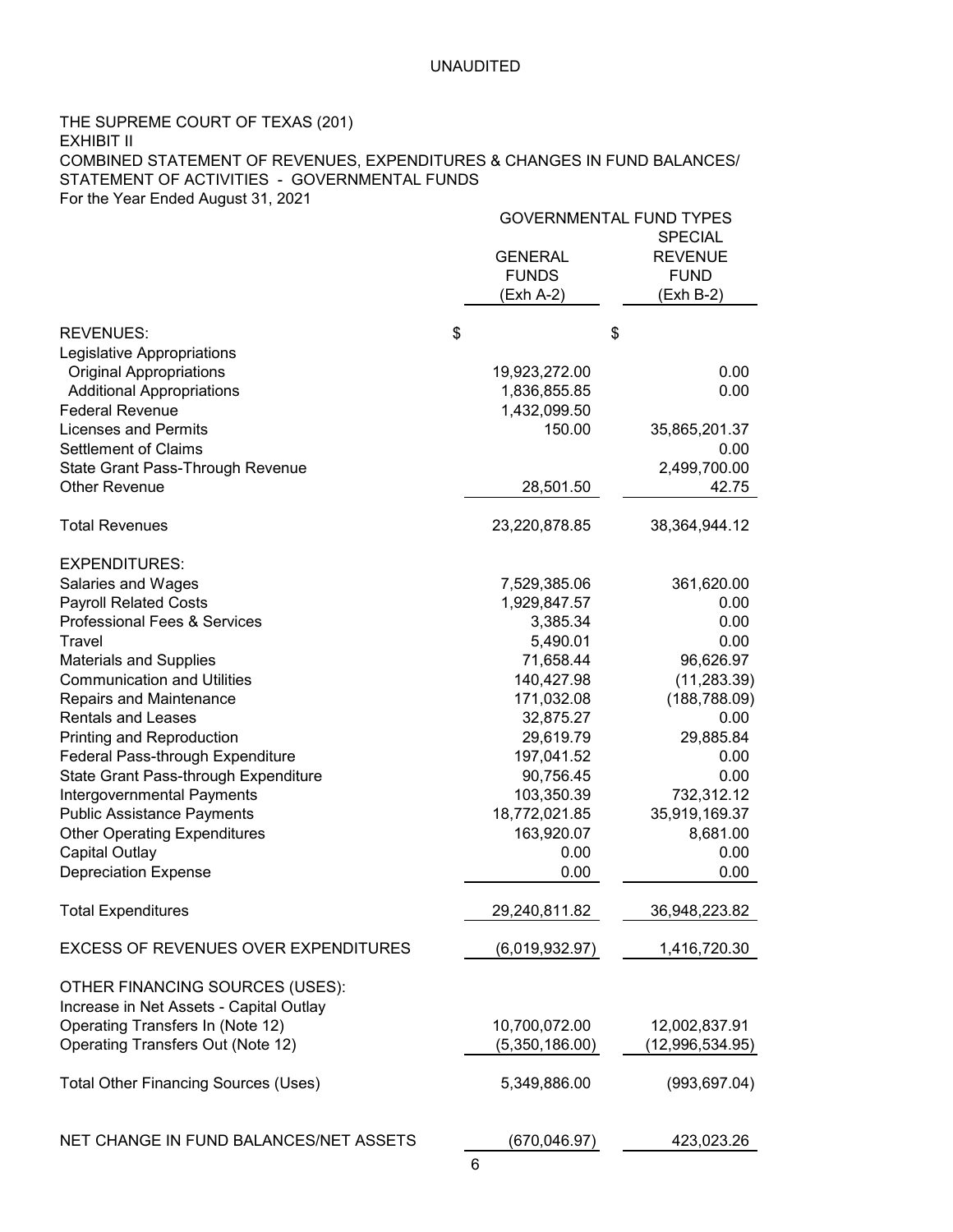| <b>GOVERNMENTAL</b><br><b>FUNDS</b><br><b>TOTAL</b>                                                                                                                                                               | Capital<br>Asset<br>Adjustments | Long-term<br>Liabilities<br>Adjustments | Statement of<br><b>Activities</b>                                                                                                                                                                                     |  |  |
|-------------------------------------------------------------------------------------------------------------------------------------------------------------------------------------------------------------------|---------------------------------|-----------------------------------------|-----------------------------------------------------------------------------------------------------------------------------------------------------------------------------------------------------------------------|--|--|
| \$                                                                                                                                                                                                                |                                 |                                         | \$                                                                                                                                                                                                                    |  |  |
| 19,923,272.00<br>1,836,855.85<br>1,432,099.50<br>35,865,351.37<br>0.00<br>2,499,700.00                                                                                                                            |                                 |                                         | 19,923,272.00<br>1,836,855.85<br>1,432,099.50<br>35,865,351.37<br>0.00<br>2,499,700.00                                                                                                                                |  |  |
| 28,544.25                                                                                                                                                                                                         |                                 |                                         | 28,544.25                                                                                                                                                                                                             |  |  |
| 61,585,822.97                                                                                                                                                                                                     | 0.00                            | 0.00                                    | 61,585,822.97                                                                                                                                                                                                         |  |  |
| 7,891,005.06<br>1,929,847.57<br>3,385.34<br>5,490.01<br>168,285.41<br>129,144.59<br>(17,756.01)<br>32,875.27<br>59,505.63<br>197,041.52<br>90,756.45<br>835,662.51<br>54,691,191.22<br>172,601.07<br>0.00<br>0.00 | 0.00<br>5,133.09                | 31,396.38                               | 7,922,401.44<br>1,929,847.57<br>3,385.34<br>5,490.01<br>168,285.41<br>129,144.59<br>(17,756.01)<br>32,875.27<br>59,505.63<br>197,041.52<br>90,756.45<br>835,662.51<br>54,691,191.22<br>172,601.07<br>0.00<br>5,133.09 |  |  |
| 66,189,035.64                                                                                                                                                                                                     | 5,133.09                        | 31,396.38                               | 66,225,565.11                                                                                                                                                                                                         |  |  |
| (4,603,212.67)                                                                                                                                                                                                    | (5, 133.09)                     | (31, 396.38)                            | (4,639,742.14)                                                                                                                                                                                                        |  |  |
| 0.00<br>22,702,909.91<br>18,346,720.95)                                                                                                                                                                           |                                 |                                         | 0.00<br>22,702,909.91<br>(18,346,720.95)                                                                                                                                                                              |  |  |
| 4,356,188.96                                                                                                                                                                                                      | 0.00                            | 0.00                                    | 4,356,188.96                                                                                                                                                                                                          |  |  |
| (247,023.71)                                                                                                                                                                                                      | (5, 133.09)                     | (31, 396.38)                            | (283, 553.18)                                                                                                                                                                                                         |  |  |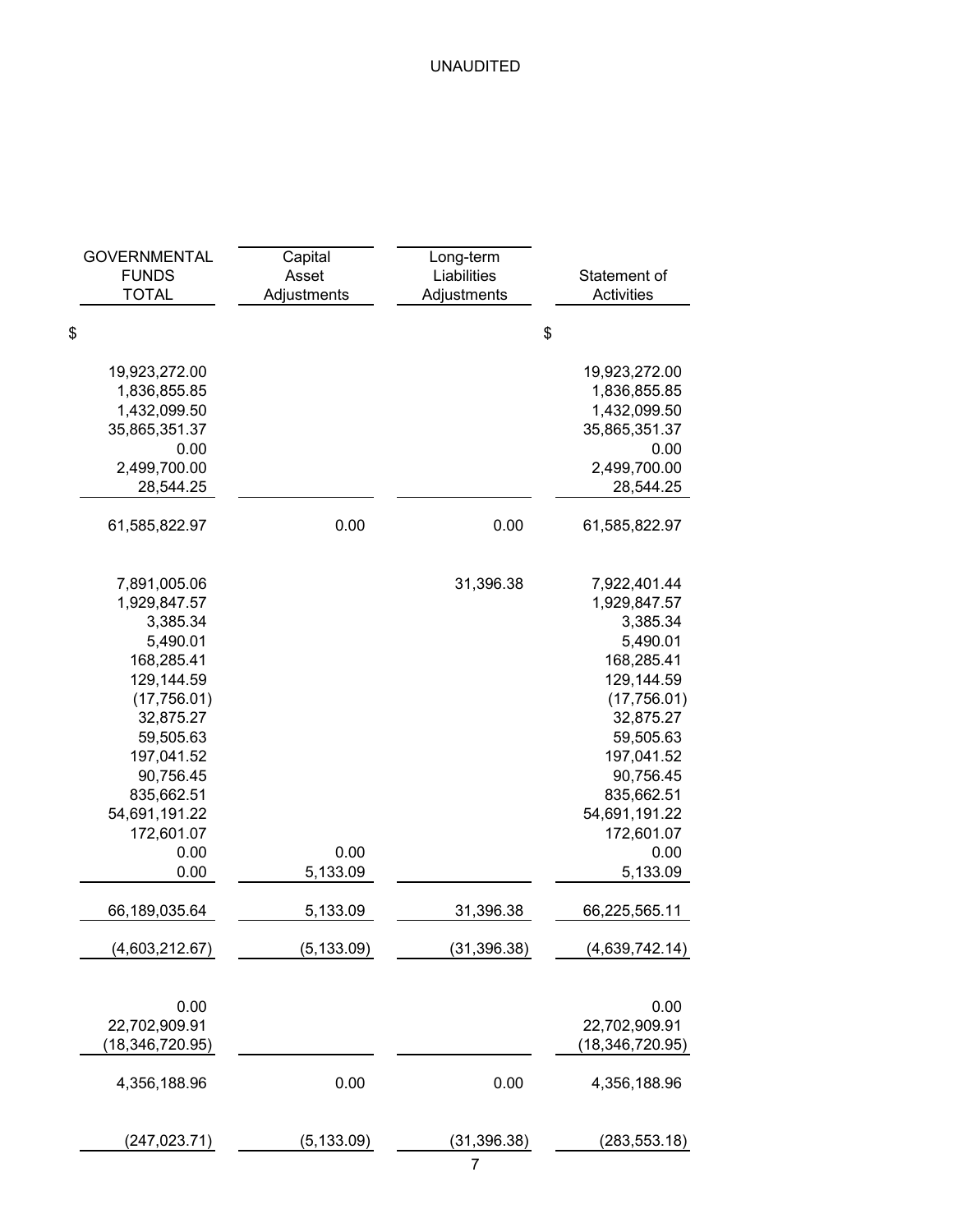### THE SUPREME COURT OF TEXAS (201) EXHIBIT II COMBINED STATEMENT OF REVENUES, EXPENDITURES & CHANGES IN FUND BALANCES/ STATEMENT OF ACTIVITIES - GOVERNMENTAL FUNDS For the Year Ended August 31, 2021

|                                  | GOVERNMENTAL FUND TYPES |                |  |  |  |  |  |
|----------------------------------|-------------------------|----------------|--|--|--|--|--|
|                                  |                         | <b>SPECIAL</b> |  |  |  |  |  |
|                                  | <b>GENERAL</b>          | <b>REVENUE</b> |  |  |  |  |  |
|                                  | <b>FUNDS</b>            | <b>FUND</b>    |  |  |  |  |  |
|                                  | $(Exh A-2)$             | (Exh B-2)      |  |  |  |  |  |
| <b>FUND BALANCES - Beginning</b> | 1,366,555.98            | 92,289.55      |  |  |  |  |  |
| <b>Lapsed Appropriations</b>     | (102,008.75)            | 0.00           |  |  |  |  |  |
|                                  |                         |                |  |  |  |  |  |
| <b>FUND BALANCES - Ending</b>    | \$<br>594,500.26        | 515,312.81     |  |  |  |  |  |
|                                  |                         |                |  |  |  |  |  |

Government-wide Statement - Net Assets Change in Net Assets

Net Assets Beginning Adjustments to Beginning Net Assets Restatements Net Assets Beginning as Restated and Adjusted

Net Assets Ending

The accompanying notes to the financial statements are an integral part of this statement.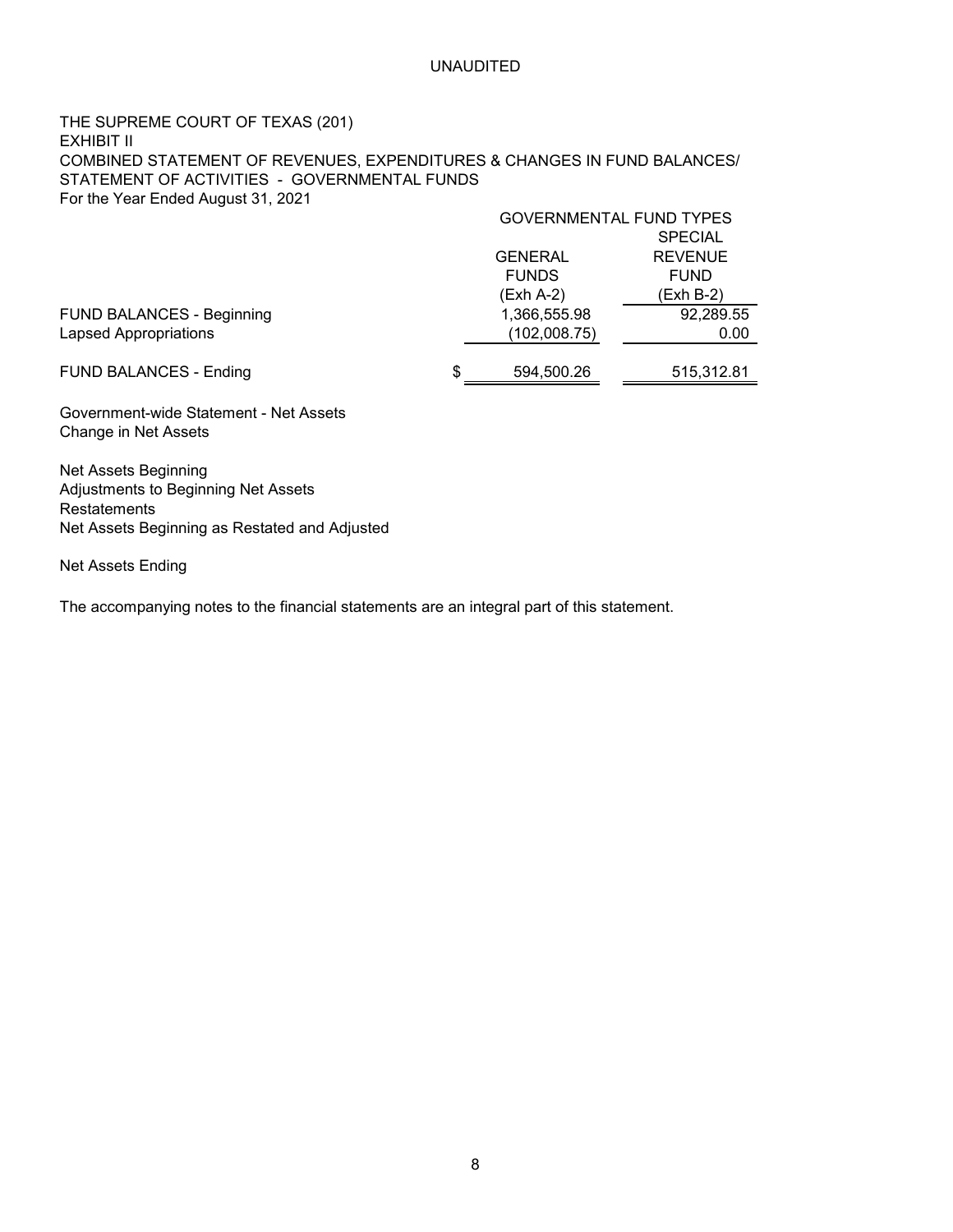| <b>GOVERNMENTAL</b><br><b>FUNDS</b><br><b>TOTAL</b><br>1,458,845.53<br>(102,008.75) | Capital<br>Asset<br>Adjustments | Long-term<br>Liabilities<br>Adjustments<br>\$ | Statement of<br>Activities<br>1,458,845.53<br>(102,008.75) |
|-------------------------------------------------------------------------------------|---------------------------------|-----------------------------------------------|------------------------------------------------------------|
| 1,109,813.07                                                                        |                                 | \$                                            | 1,073,283.60                                               |
|                                                                                     | (5, 133.09)                     | (31, 396.38)                                  |                                                            |
|                                                                                     | 55,447.71 \$                    | $(497, 662.35)$ \$                            | (442, 214.64)                                              |
|                                                                                     | 0.00<br>55,447.71               | (497,662.35)                                  | 0.00<br>(442,214.64)                                       |
|                                                                                     | 50,314.62                       | \$<br>(529, 058.73)                           | 631,068.96                                                 |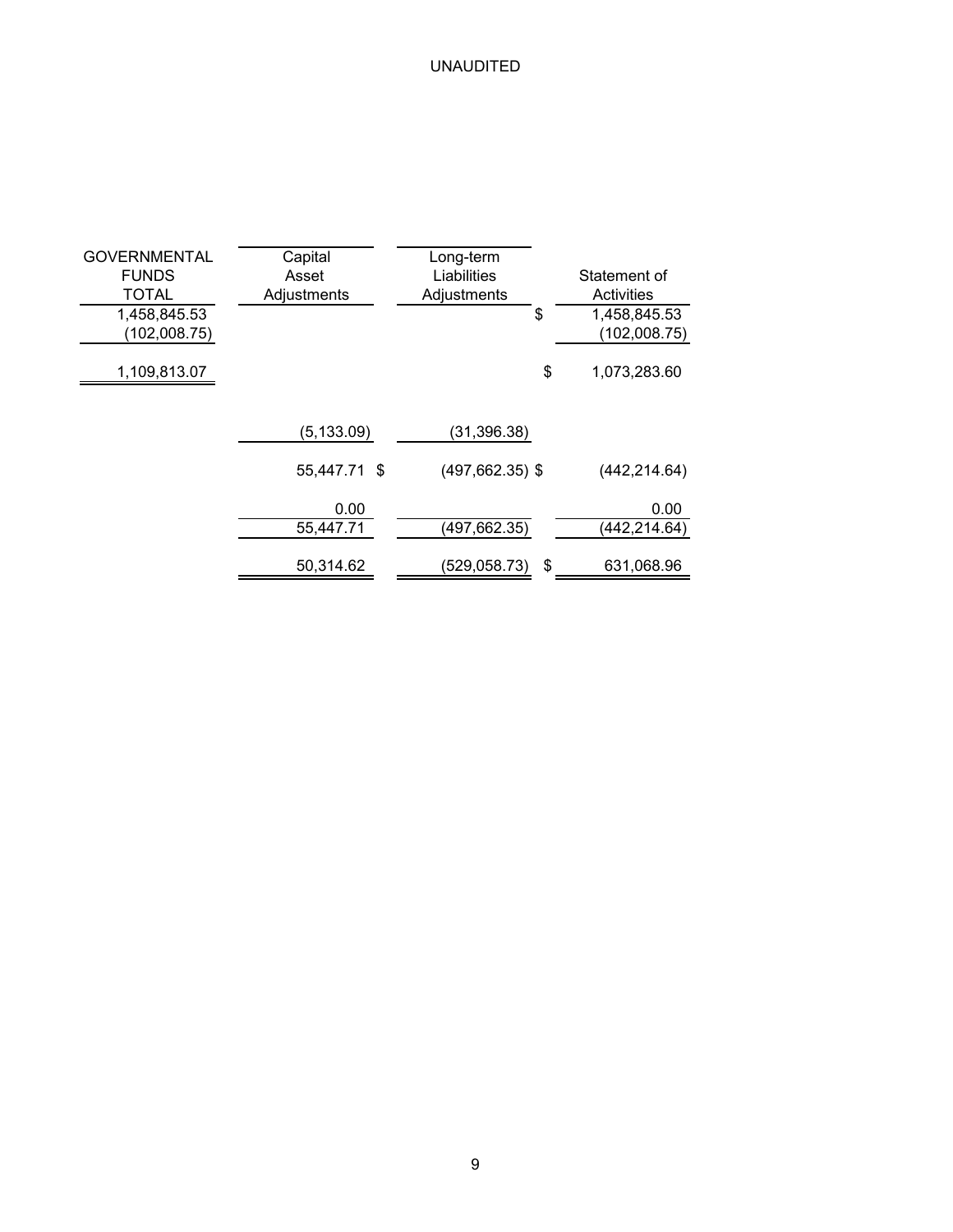### THE SUPREME COURT OF TEXAS (201) NOTES TO THE FINANCIAL STATEMENTS

### **NOTE 1: SUMMARY OF SIGNIFICANT ACCOUNTING POLICIES**

### A. ENTITY

The Supreme Court of Texas is an appellate court for the State of Texas and its financial records comply with state statutes and regulations. This includes compliance with the Texas Comptroller of Public Accounts' Reporting Requirements for State Agencies.

The Supreme Court of Texas, consisting of a Chief Justice and eight (8) Justices, is the highest appellate court of civil cases in Texas. The Justices are elected for six year terms. The Supreme Court is also the administrative head of the judicial branch of Texas government. It promulgates the Rules of Civil Procedure, the Rules of Appellate Procedure and the Rule of Evidence. It appoints the Administrative director of the courts, the Board of Law Examiners, the Texas Court Reporters Certification Board and some members of the State Commission on Judicial Conduct, the Commission for Lawyer Discipline and the Board of Directors of the State Bar of Texas. It must approve the State Bar's annual budget. Under the Texas constitution and the Government Code, all law licenses and court reporter certifications are issued in the name of the Supreme Court. The Supreme Court's authority is found in the Texas Constitution, Article V, Section 3 and 31, and the Texas Government Code Sections 22.001-22.0070, 51.001-51.006, 74.021 and 81.000.

Due to the significant changes related to Governmental Accounting Standards Board Statement No. 34, *Basic Financial Statements - and Management's Discussion and Analysis - for State and Local Governments,* the Comptroller of Public Accounts does not require the accompanying financial report to be in compliance with generally accepted accounting principles (GAAP). The financial report will be considered for audit by the State Auditor as part of the State of Texas Comprehensive Annual Financial Report; therefore, an opinion has not been expressed on the financial statements and related information contained in this report.

#### Blended Component Units

No component units have been identified which should have been blended into an appropriate fund.

#### B. FUND STRUCTURE

The accompanying financial statements are presented on the basis of funds and account groups, each of which is considered a separate accounting entity.

### GOVERNMENTAL FUND TYPES & GOVERNMENT-WIDE ADJUSTMENT FUND TYPES

#### General Revenue Fund

The general revenue fund (fund 0001) is used to account for all financial resources of the state except those required to be accounted for in another fund.

#### Special Revenue Funds

Account for the proceeds of specific revenue sources (other than for private-purpose trusts of for major capital projects) that are legally restricted to use for specified purposes.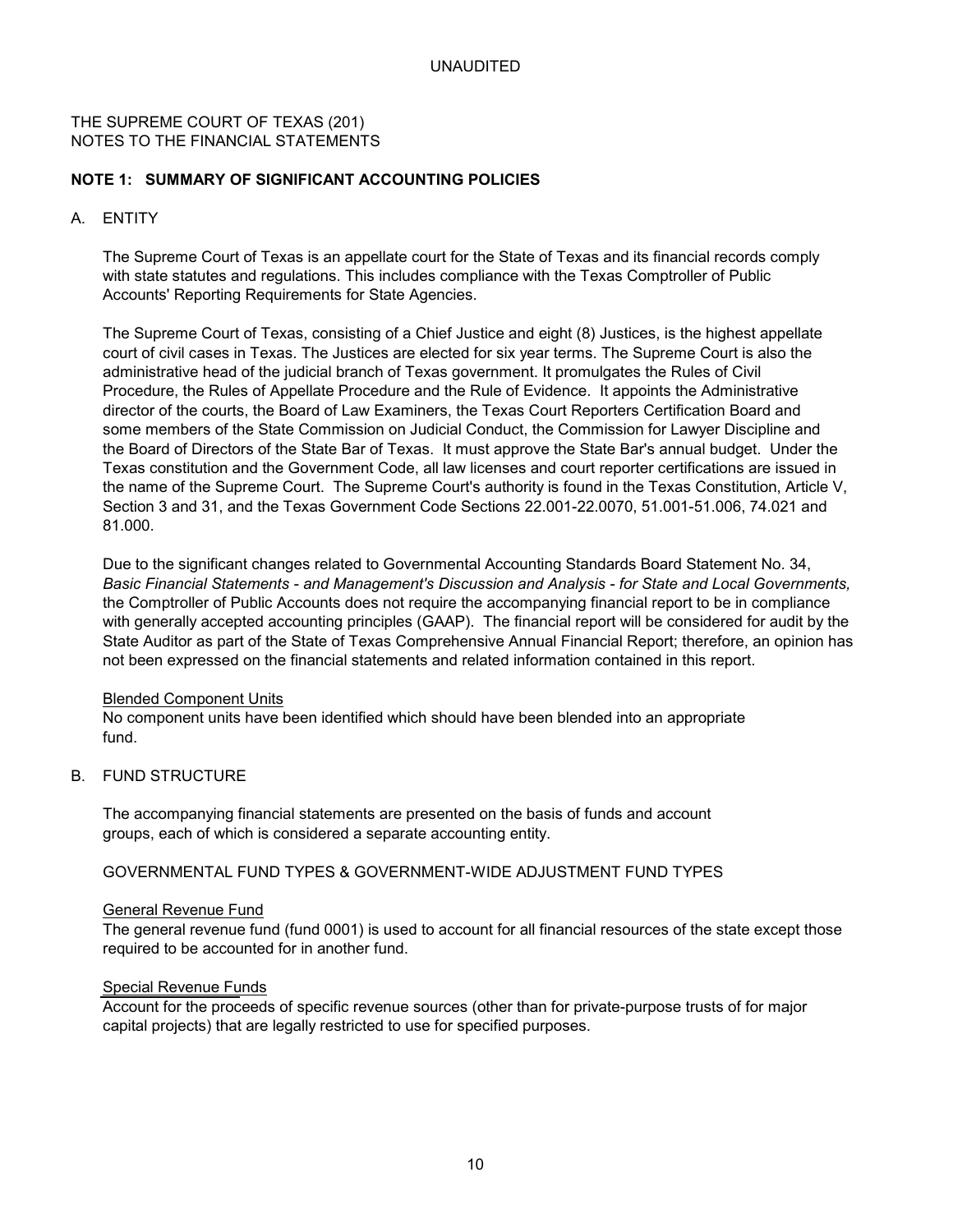### THE SUPREME COURT OF TEXAS (201) NOTES TO THE FINANCIAL STATEMENTS

#### Capital Asset Adjustment Fund Type

Capital Asset Adjustment Fund Type will be used to convert governmental fund types' capital assets from modified accrual to full accrual.

#### Long-Term Liabilities Adjustment Fund Type

Long-Term Liabilities Adjustment Fund Type will be used to convert governmental fund types' debt from modified accrual to full accrual.

### FIDUCIARY FUND TYPES

Fiduciary funds account for assets held by the state in a trustee capacity or as an agent for individuals, private organizations, other governmental units, and/or other funds.

### Agency Funds

Agency funds are used to account for assets the government holds on behalf of others in a purely custodial capacity. Agency funds involve only the receipt, temporary investment, and remittance of fiduciary resources to individuals, private organizations, or other governments.

### C. BASIS OF ACCOUNTING

The basis of accounting determines when revenues and expenditures or expenses are recognized in the accounts reported in the financial statements. The accounting and financial reporting treatment applied to a fund is determined by its measurement focus.

Governmental fund types that build the fund financial statements are accounted for using the modified accrual basis of accounting. Under the modified accrual, revenues are recognized in the period in which they become both measurable and available to finance operations of the fiscal year or liquidate liabilities existing at fiscal year end. The State of Texas considers receivables collected within sixty days after year-end to be available and recognizes them as revenues of the current year for Fund Financial Statements prepared on the modified basis of accrual. Expenditures and other uses of financial resources are recognized when the related liability is incurred.

Basis conversion adjustment fund types convert modified accrual basis to full accrual basis of accounting. The following activities are recognized in these fund types:

- \* Capital assets
- \* Accumulated depreciation
- \* Unpaid employee compensable leave
- \* The outstanding debt service principal on long-term liabilities
- \* Capital leases
- \* Long-term claims and judgements
- \* Full accrual revenues and expenses
- \* Pension amounts in governmental activities

Proprietary fund types and fiduciary fund types except agency funds are accounted for on the full accrual basis of accounting. Under the full accrual basis of accounting, revenues are recognized when earned and expenses are recognized at the time liabilities are incurred.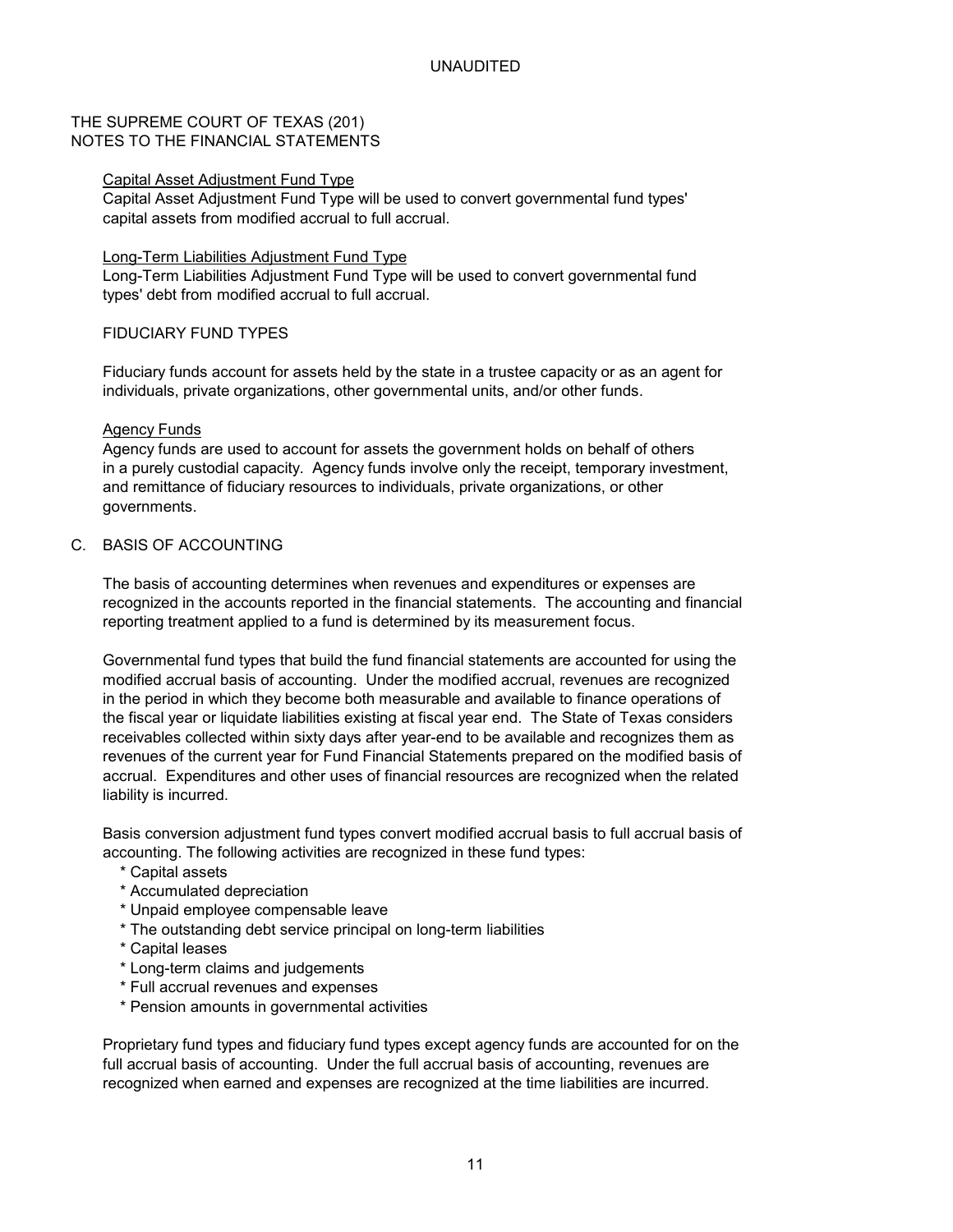### THE SUPREME COURT OF TEXAS (201) NOTES TO THE FINANCIAL STATEMENTS

### D. BUDGETS AND BUDGETARY ACCOUNTING

The budget is prepared biennially and represents appropriations authorized by the legislature and approved by the Governor (the General Appropriations Act).

Unencumbered appropriations are generally subject to lapse 60 days after the end of the fiscal year for which they were appropriated.

### E. ASSETS, LIABILITIES, AND FUND BALANCES/NET POSITIONS

### ASSETS

### Cash and Cash Equivalents

Short-term highly liquid investments with an original maturity of three months or less are considered cash equivalents.

### Capital Assets

Assets that meet the reporting threshold and useful life are capitalized. The capitalization threshold and the estimated useful life vary depending on the asset type. These assets are capitalized at cost, if purchased, or at appraised fair value as of the date of acquisition. Purchase of assets by governmental funds are reported as expenditures. Depreciation is reported on all "exhaustible" assets. "Inexhaustible" assets such as works of art and historical treasures are not depreciated. Road and highway infrastructure is depreciated over the estimate of average useful life of a grouping of assets using the composite method. Other depreciable assets are depreciated over the estimated useful life of the asset using the straight-line method.

All capital assets acquired by proprietary funds or trust funds are reported at cost or estimated historical cost, if actual historical cost is not available. Donated capital assets are reported at acquisition value. Depreciation is charged to operations over the estimated useful life of each asset, using the straight-line method.

#### Current Receivables

Other Receivables include year-end revenue accruals. This account can appear in governmental and proprietary fund types.

#### Non-Current Receivables - Other

There are no receivables not expected to be collected within one year.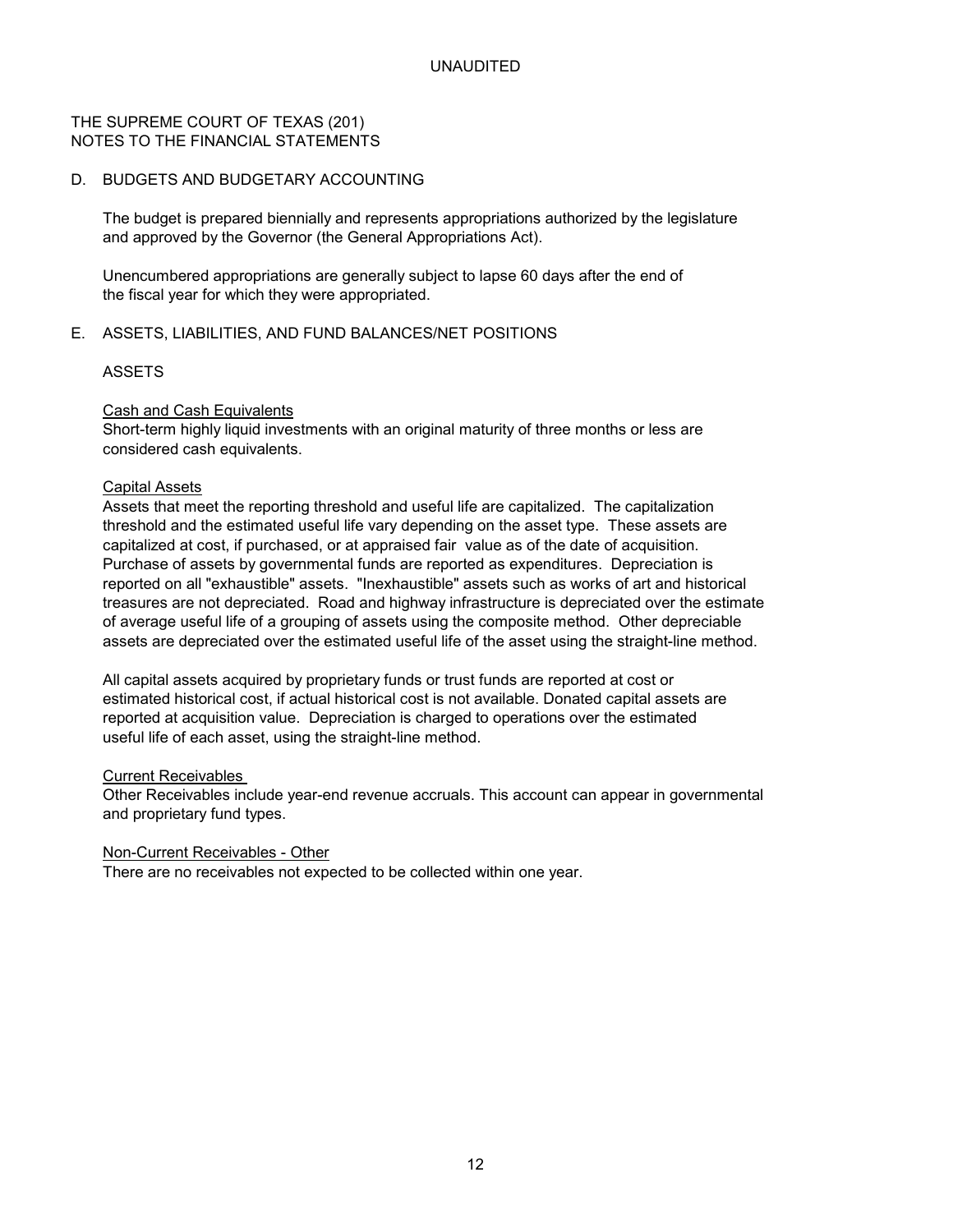### THE SUPREME COURT OF TEXAS (201) NOTES TO THE FINANCIAL STATEMENTS

#### LIABILITIES

#### Accounts Payable

Accounts Payable represents the liability for the value of assets or services received at the balance sheet date for which payment is pending.

#### Current Payables - Other

Payables are the accrual of year-end expenditure transactions. Payables may be included in either the governmental or proprietary fund types.

### Non-Current Payables - Other

There are no payables not expected to be paid in one year.

### Employees' Compensable Leave

Employees' Compensable Leave Balances represent the liability that became "due" upon the occurrence of relevant events such as resignations, retirements, and uses of leave balances by covered employees. Liabilities are reported separately as either current or noncurrent in the statement of net assets.

### FUND BALANCES/NET POSITION

"Fund balance" is the difference between assets plus deferred outflows of resources and liabilities plus deferred inflows of resources on the governmental fund statements. "Net position" is the difference between assets plus deferred outflows of resources and liabilities plus deferred inflows of resources on the government-wide, proprietary and fiduciary fund statements.

#### Fund Balance Components

Fund balances for governmental funds are classified as either nonspendable, restricted, committed, assigned or unassigned in the fund financial statements.

The Board uses resources in the following order:

\* When both restricted and unrestricted resources are available, use:

- 1. Restricted Resources
- 2. Unrestricted Resources (as they are needed)
- \*When only unrestricted resources are available for use in governmental funds, use:
	- 1. Committed Resources
	- 2. Assigned Resources
	- 3. Unassigned Resources

Nonspendable fund balance includes amounts not available to be spent because they are either: Not in spendable form -OR- Legally or contractually required to be maintained intact.

Restricted fund balance includes those resources that have constraints placed on their use through external parties - such as creditors, grantors, contributors, laws or regulations of other governments or by law through constitutional provisions or enabling legislation.

Committed fund balance can be used only for specific purposes pursuant to constraints imposed through legislation passed into law by a formal action of the Texas Legislature, the state's highest level decision making authority.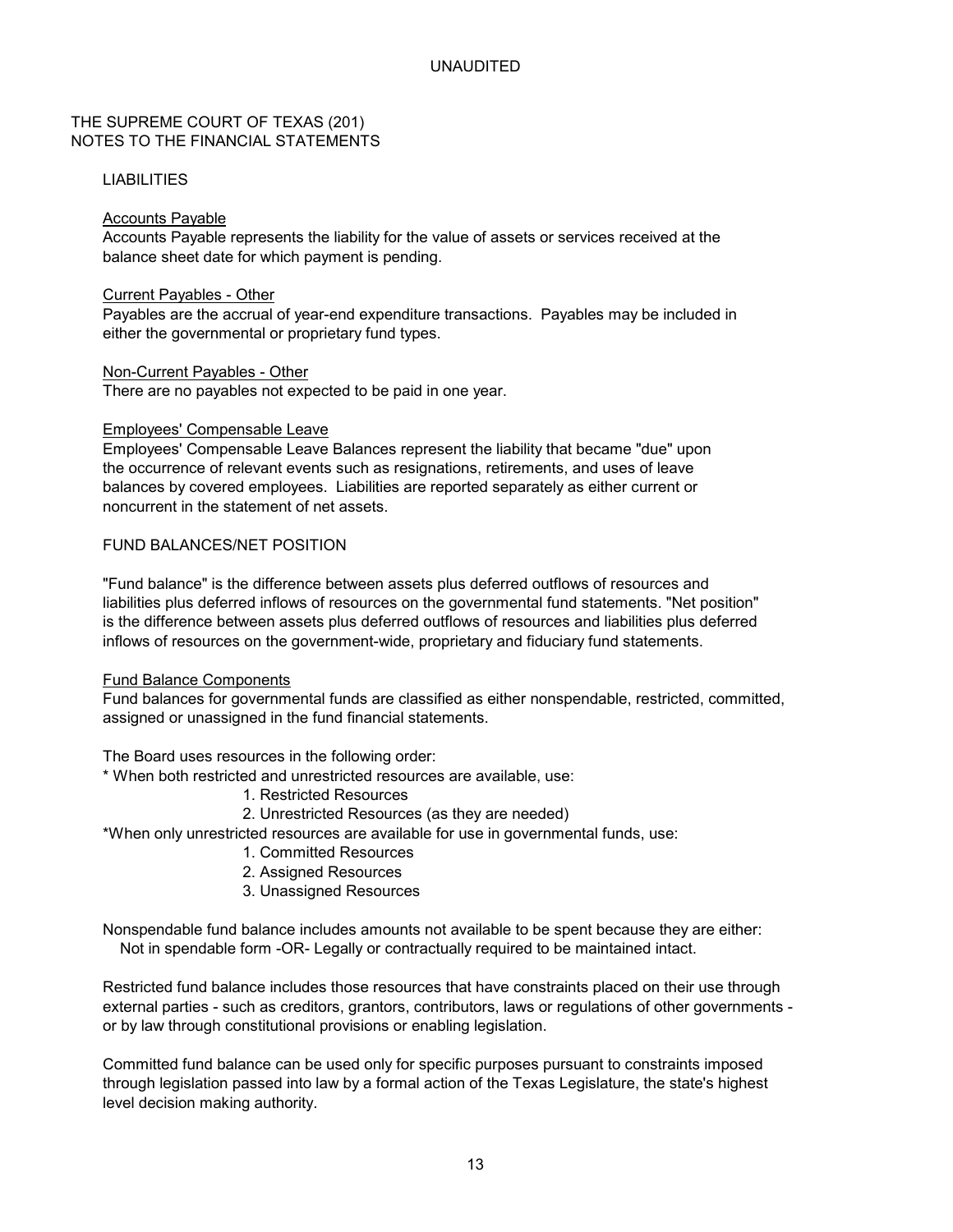### THE SUPREME COURT OF TEXAS (201) NOTES TO THE FINANCIAL STATEMENTS

Assigned fund balance includes amount constrained by the state's intent to be used for specific purposes, but the constraints do not meet the requirements to be reported as restricted or committed. Intent is expressed by: The Texas Legislature -OR- A body (for example, a budget or finance committee) or official to which the governing body has delegated the authority to assign amounts to be used for specific purposes.

Unassigned fund balance is the residual classification for the general fund. This classification represents fund balance that was not assigned to other funds and was not restricted, committed or assigned to specific purposes within the general fund.

#### Invested in Capital Assets, Net of Related Debt

Invested in capital assets, net of related debt consists of capital assets, net of accumulated depreciation and reduced by outstanding balances for bond, notes and other debt that are attributed to the acquisition, construction, or improvement of those assets.

#### Restricted Net Position

Restricted Net Position results when constraints placed on net resources use are either externally imposed by creditors, grantors, contributors, and the like, or imposed by law through constitutional provisions or enabling legislation.

#### Unrestricted Net Position

Unrestricted Net Position consists of net resources, which do not meet the definition of the two preceding categories. Unrestricted net position often has constraints on resources, which are imposed by management, but can be removed or modified.

### F. INTERFUND TRANSACTIONS AND BALANCES

The agency has the following types of transactions among funds:

1) Transfers: Legally required transfers that are reported when incurred as "Transfers In" by the recipient fund and as "Transfers Out" by the disbursing fund.

2) Reimbursements: Reimbursements are repayments from funds responsible for expenditures or expenses to funds that made the actual payment. Reimbursements of expenditures made by one fund for another that are recorded as expenditures in the reimbursing fund and as a reduction of expenditures in the reimbursed fund.

3) Interfund receivables and payables: Interfund loans are reported as interfund receivables and payables. If repayment is due during the current year or soon thereafter it is classified as "Current", repayment for two (or more) years is classified as "Non-Current."

4) Interfund Sales and Purchases: Charges or collections for services rendered by one fund to another that are recorded as revenues of the recipient fund and expenditures or expenses of the disbursing fund. The composition of the agency's Interfund receivables and payables, if any, is presented in Note 12.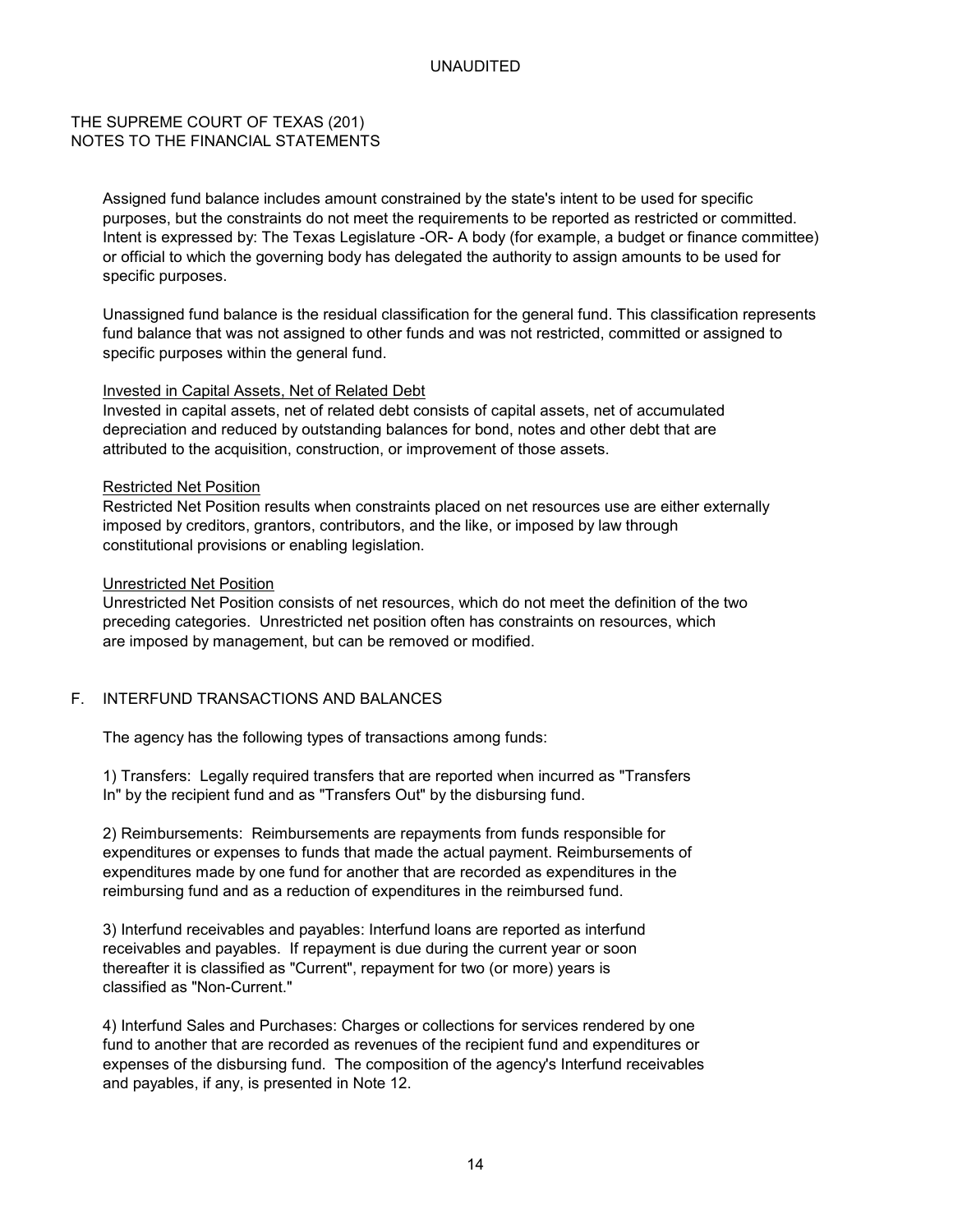### THE SUPREME COURT OF TEXAS (201) NOTES TO THE FINANCIAL STATEMENTS

### **NOTE 2: CAPITAL ASSETS**

A summary of changes in Capital Assets for the year ended August 31, 2021:

|                                                                                                                    | <b>Balance</b><br>9/1/20    | Adjustments       | Completed<br><b>CIP</b> | Inc Int'agy<br>Trans      |
|--------------------------------------------------------------------------------------------------------------------|-----------------------------|-------------------|-------------------------|---------------------------|
| <b>Governmental Activities:</b>                                                                                    |                             |                   |                         |                           |
| Non-depreciable Assets<br><b>Other Capital Assets</b><br>Depreciable Assets                                        | 49,975.00                   |                   |                         |                           |
| Furniture and                                                                                                      |                             |                   |                         |                           |
| Equipment                                                                                                          | \$<br>49,691.08             | \$                | \$                      | \$                        |
| Intangible: Software                                                                                               | 0.00                        |                   | 0.00                    | 0.00                      |
| Total non & depreciable/                                                                                           |                             |                   |                         |                           |
| amortizable assets                                                                                                 | 99,666.08                   | 0.00              | 0.00                    | 0.00                      |
| Less Accum Deprec for:                                                                                             |                             |                   |                         |                           |
| <b>Furniture and Equip</b><br><b>Less Acc Amort Software</b>                                                       | (44, 218.37)                |                   |                         |                           |
|                                                                                                                    | 0.00                        |                   |                         |                           |
| <b>Total Accum Deprec/Amor</b>                                                                                     | (44, 218.37)                | 0.00              | 0.00                    | 0.00                      |
| <b>TOTAL</b>                                                                                                       | \$<br>55,447.71             | \$<br>0.00        | 0.00                    | \$<br>0.00                |
| continued                                                                                                          | Dec Int'agy<br><b>Trans</b> | Addition          | <b>Deletions</b>        | <b>Balance</b><br>8/31/21 |
| <b>Governmental Activities:</b><br>Non-depreciable Assets<br><b>Construction in Progress</b><br>Depreciable Assets |                             |                   |                         | 49,975.00                 |
| Furniture and                                                                                                      |                             |                   |                         |                           |
| Equipment                                                                                                          | \$<br>0.00                  | \$<br>0.00        | \$<br>0.00              | \$<br>49,691.08           |
| Intangible: Software                                                                                               | 0.00                        | 0.00              | 0.00                    | 0.00                      |
| Total non & depreciable/                                                                                           |                             |                   |                         |                           |
| amortizable assets                                                                                                 | 0.00                        | 0.00              | 0.00                    | 99,666.08                 |
| Less Accum Deprec for:                                                                                             |                             |                   |                         |                           |
| <b>Furniture and Equip</b>                                                                                         | 0.00                        | (5, 133.09)       | 0.00                    | (49, 351.46)              |
| <b>Less Acc Amort Software</b>                                                                                     | 0.00                        |                   |                         | 0.00                      |
| <b>Total Accum Deprec/Amort</b>                                                                                    | 0.00                        | (5, 133.09)       | 0.00                    | (49, 351.46)              |
| <b>TOTAL</b>                                                                                                       | \$<br>0.00                  | \$<br>(5, 133.09) | \$<br>0.00              | \$<br>50,314.62           |

### **NOTE 3: DEPOSITS, INVESTMENTS & REPURCHASE AGREEMENTS**

The Supreme Court of Texas is authorized by statute to make investments following the "prudent person rule." There were no significant violations of legal provisions during the period.

Deposits of Cash in Bank

As of August 31, 2021, the Attorney License Fee account has \$526,110.24 cash in bank which is the same as the carrying amount on the books.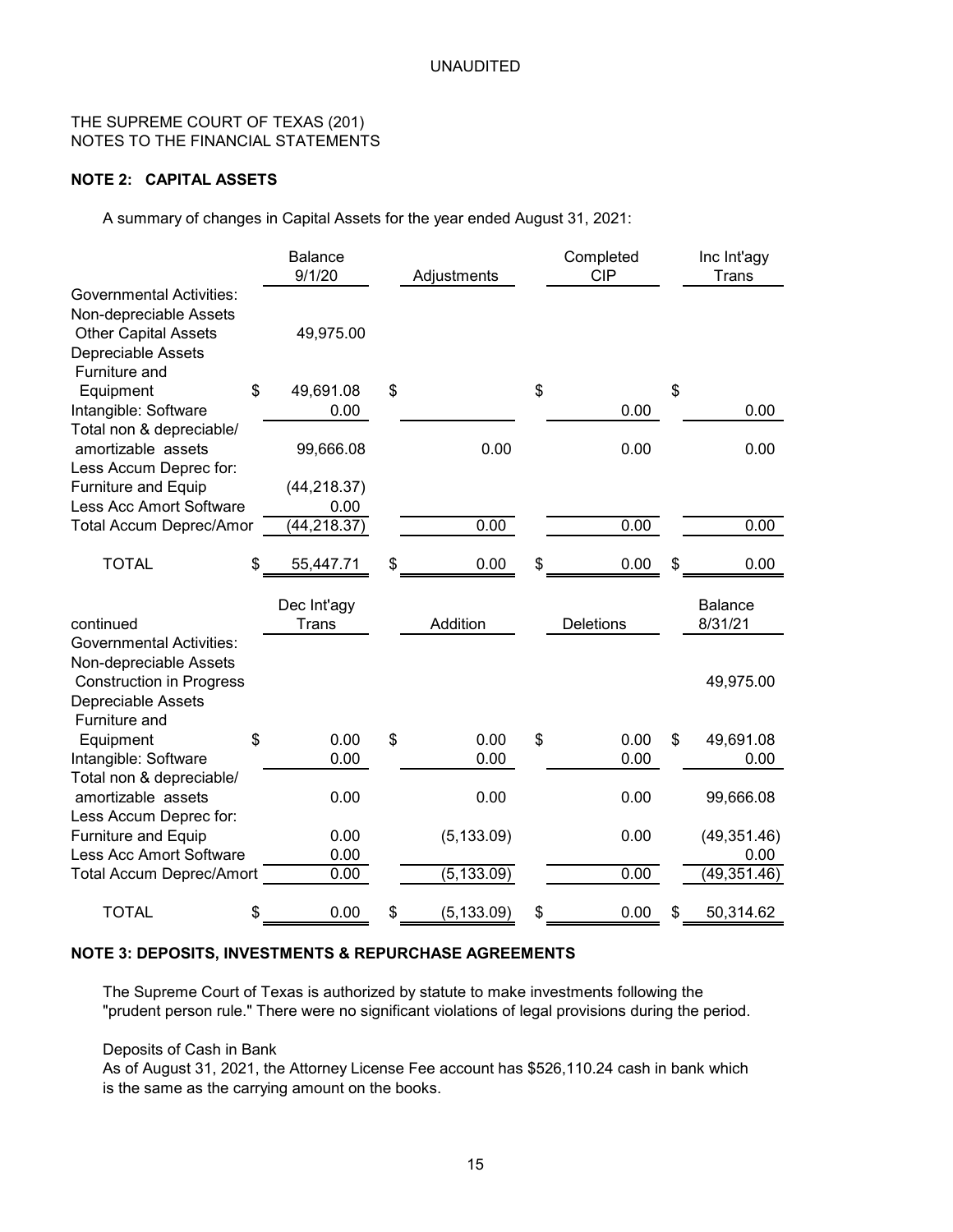### THE SUPREME COURT OF TEXAS (201) NOTES TO THE FINANCIAL STATEMENTS

| CASH IN BANK - CARRYING VALUE<br>Less: Certificates of Deposit included in carrying value and reported |                                                       | \$<br>526,110.24 |
|--------------------------------------------------------------------------------------------------------|-------------------------------------------------------|------------------|
| as Cash Equivalent                                                                                     |                                                       | 0.00             |
| Cash in Bank per AFR                                                                                   |                                                       | \$<br>526,110.24 |
| Governmental Funds Current Assets Cash in Bank                                                         |                                                       | \$<br>526,110.24 |
| Cash in Bank per AFR                                                                                   |                                                       | \$<br>526,110.24 |
| As of August 31, 2021, the total bank balances was as follows:                                         |                                                       |                  |
| Governmental Activities Fund Type 02                                                                   |                                                       | \$<br>526,110.24 |
| Deposit Custodial Credit Risk:                                                                         |                                                       |                  |
|                                                                                                        | <b>Bank Balance Uninsured</b><br>and Uncollateralized |                  |
| Governmental Activities Fund Type 02                                                                   | \$<br>276,110.24                                      |                  |
| Total Fund Type 02                                                                                     | 276,110.24                                            |                  |
| <b>Total Governmental</b>                                                                              | 276,110.24                                            |                  |
| Supreme Court of Texas Totals                                                                          | \$<br>276,110.24                                      |                  |

The agency does not have a deposit policy for custodial credit risk.

### **NOTE 4: SHORT TERM DEBT**

Not Applicable

### **NOTE 5: SUMMARY OF LONG-TERM LIABILITIES**

Notes and Loans Payable:

The agency did not have any notes or loans payable as of August 31, 2021.

### Changes In Long-Term Liabilities

During the year ended August 31, 2021, the following changes occurred in liabilities.

|                                 |         | <b>Balance</b> |                    |         |               | <b>Balance</b> | Amounts Due |
|---------------------------------|---------|----------------|--------------------|---------|---------------|----------------|-------------|
| <b>Governmental Activities:</b> | 9/01/20 | Additions      | Deductions/Changes | 8/31/21 | Within One Yr |                |             |
| Compensable Leave               |         | 497,662.35     | 462.558.71         |         | (431, 162.33) | 529,058.73     | 309,667.59  |
| Capital Lease Obligs            |         | 0.00           | 0.00               |         | 0.00          | 0.00           | 0.00        |
| <b>TOTAL</b>                    |         | 497,662.35     | 462.558.71         |         | (431, 162.33) | 529,058.73     | 309,667.59  |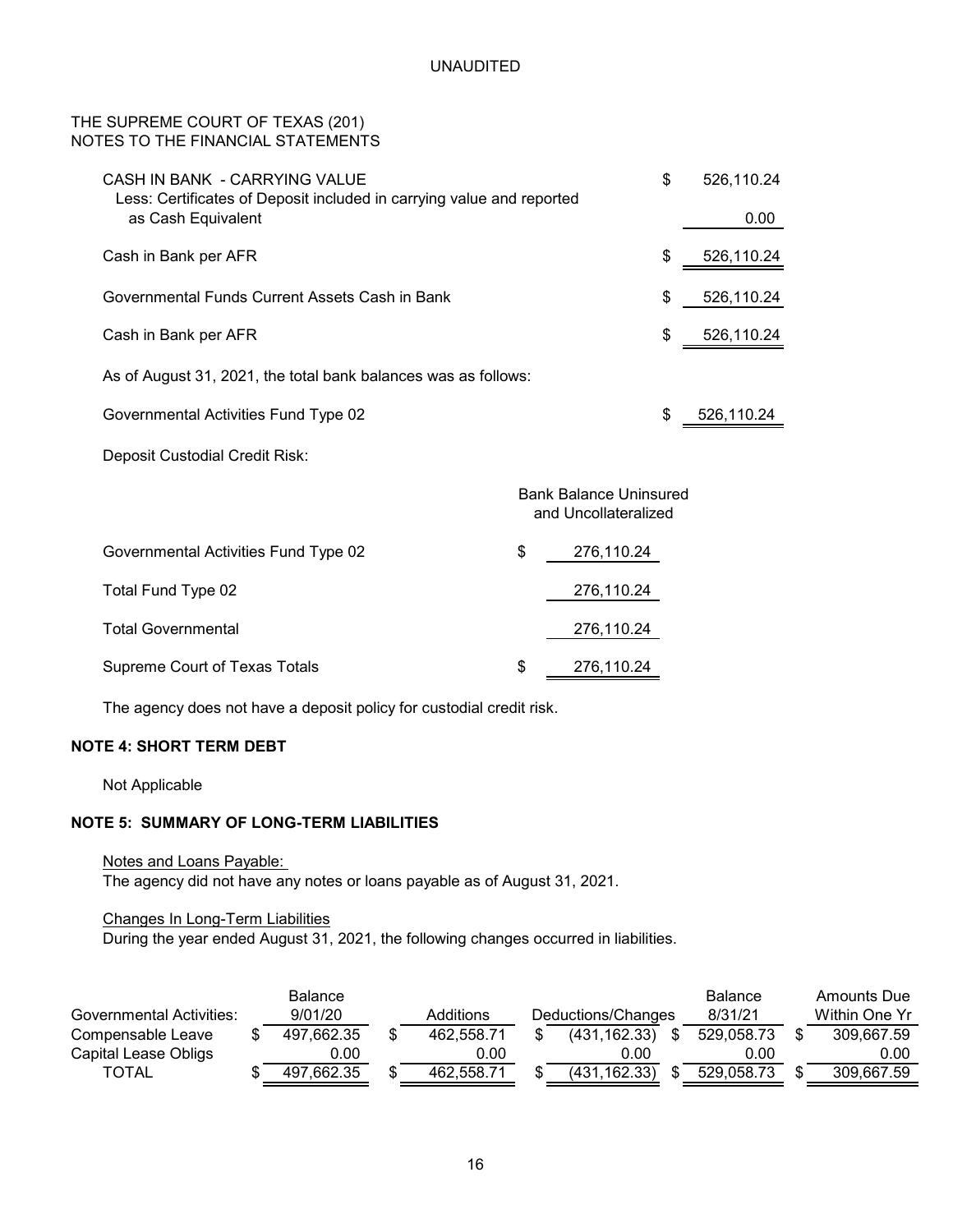### THE SUPREME COURT OF TEXAS (201) NOTES TO THE FINANCIAL STATEMENTS

#### **Employees' Compensable Leave**

If a state employee had continuous employment with the state for at least six months, the state employee is entitled to be paid for all unused vacation time accrued in the event of the employee's resignation, dismissal or separation from state employment. Expenditures for accumulated annual leave balances are recognized in the period paid or taken in governmental fund types. For these fund types, the liability for unpaid benefits is recorded in the Statement of Net Position. Both an expense and liability for business-type activities are recorded in the proprietary funds as the benefits accrue to employees. No liability is recorded for non-vesting accumulating rights to receive sick pay benefits. This obligation is usually paid from the same funding sources(s) from which the employee's salary or wage compensation was paid.

#### **NOTE 6: BONDED INDEBTEDNESS**

Not applicable

### **NOTE 7: DERIVATIVE INSTRUMENTS**

Not applicable

### **NOTE 8: LEASES**

Not applicable

#### **NOTE 9: PENSION PLANS**

Not applicable

### **NOTE 10: DEFERRED COMPENSATION**

Not applicable

#### **NOTE 11: POST EMPLOYMENT HEALTH CARE AND LIFE INSURANCE BENEFITS**

Not applicable

### **NOTE 12: INTERFUND BALANCES/ACTIVITIES**

As explained in Note 1 on Interfund Transactions and Balances, there are numerous transactions between funds and agencies. At year end, amounts to be received or paid are reported as Interfund Receivables or Interfund Payables, Advances From or Advances To, or Due From or Due To Other Funds. Individual interfund receivable and payable balances at August 31, 2021 were as follows:

The agency experienced routine transfers with other state agencies, which were consistent with the activities of the fund making the transfer. Repayment of interfund balances will occur within one year from the date of the financial statement.

The Judicial Fund 0573 is a shared fund with District Courts and with the Comptroller's Office Judiciary Section, agency 241. There were transfers between the Supreme Court and agency 241.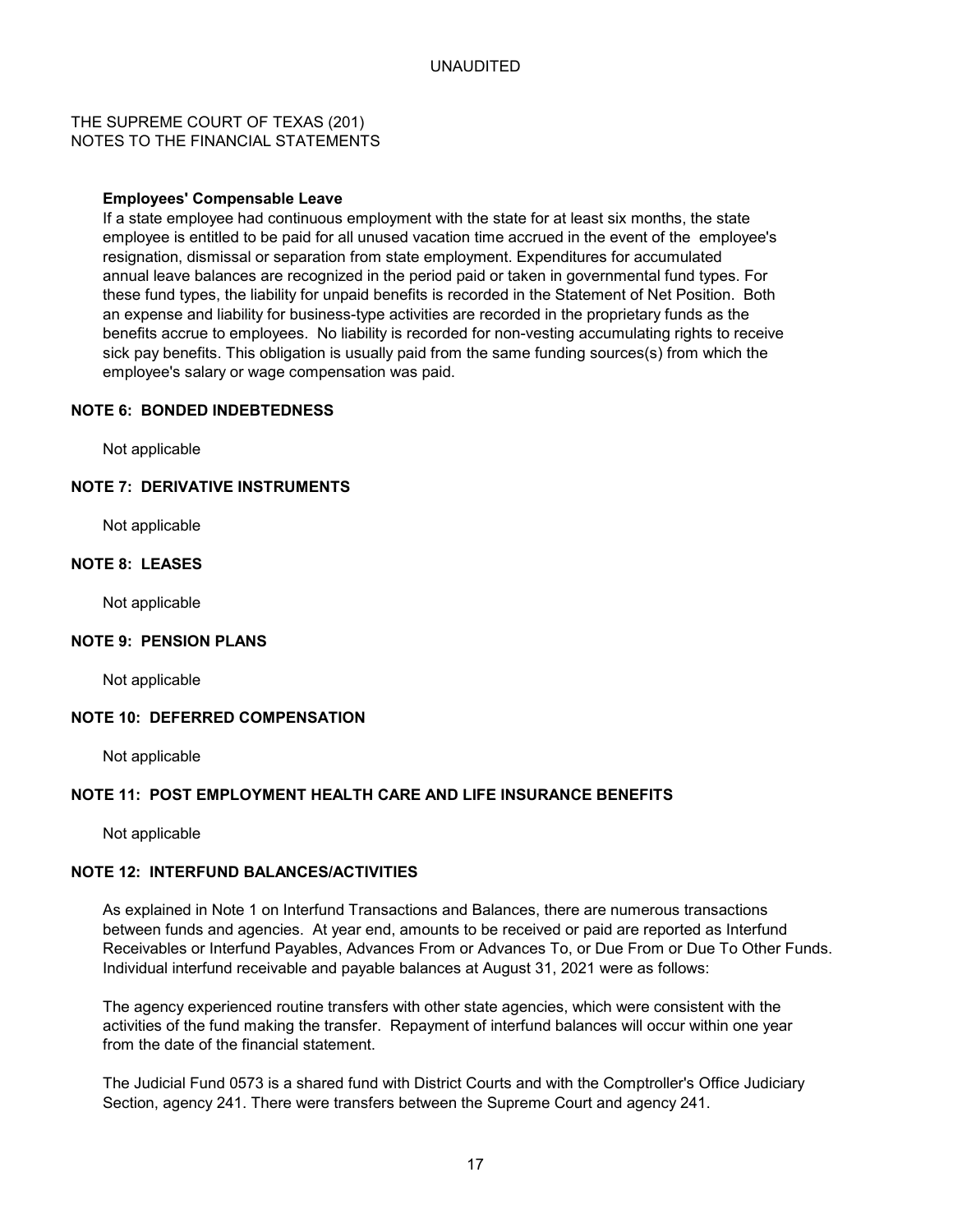### THE SUPREME COURT OF TEXAS (201) NOTES TO THE FINANCIAL STATEMENTS

The Statewide Electronic Filing System Fund 5157 is a shared fund with District Courts and with the Office of Court Administration, agency 212.

Individual balances and activities at August 31, 2021, follows:

|                                                                                                                                                                                            | Due To                       | Due From                         | Source                                     |
|--------------------------------------------------------------------------------------------------------------------------------------------------------------------------------------------|------------------------------|----------------------------------|--------------------------------------------|
| Fund Type (01)<br>Appd Fund 0001, D23 Fund 0001<br>Agency 212, D23 Fund 0001<br>Agency 746, D23 Fund 7999<br>Fund Type (02)<br>Appd Fund 0573, D23 Fund 00573<br>Agency 212, D23 Fund 0001 | 70,879.73<br>21,407.03       |                                  | <b>Shared Funds</b><br><b>Shared Funds</b> |
| <b>Total Due To/From</b>                                                                                                                                                                   | \$<br>92,286.76              | \$<br>0.00                       |                                            |
| Fund Type (01)                                                                                                                                                                             | Operating<br>Transfer In     | Operating<br><b>Transfer Out</b> |                                            |
| Appd Fund 0001, D23 Fund 5010<br>Agency 302, D23 Fund 5010<br>Agency 212, D23 Fund 5010<br>Appd Fund 0001, D23 Fund 5157                                                                   | 5,350,036.00<br>5,350,036.00 | 5,350,036.00                     | <b>Shared Funds</b>                        |
| Agency 212, D23 Fund 5157<br>Fund Type (02)                                                                                                                                                |                              | 150.00                           | <b>Shared Funds</b>                        |
| Appd Fund 0573, D23 Fund 0469<br>Agency 241, D23 Fund 0573<br>Appd Fund 0573, D23 Fund 0573<br>Agency 241, D23 Fund 0573                                                                   | 12,002,837.91                | 2,500,000.00                     | <b>Shared Funds</b><br><b>Shared Funds</b> |
| Appd Fund 0573, D23 Fund 1534<br>Agency 241, D23 Fund 0573                                                                                                                                 |                              | 10,496,534.95                    | <b>Shared Funds</b>                        |
| <b>Total Transfers</b>                                                                                                                                                                     | 22,702,909.91                | 18,346,720.95                    |                                            |

### **NOTE 13: CONTINUANCE SUBJECT TO REVIEW**

Not applicable

### **NOTE 14: ADJUSTMENTS TO FUND BALANCES/NET ASSETS**

Not applicable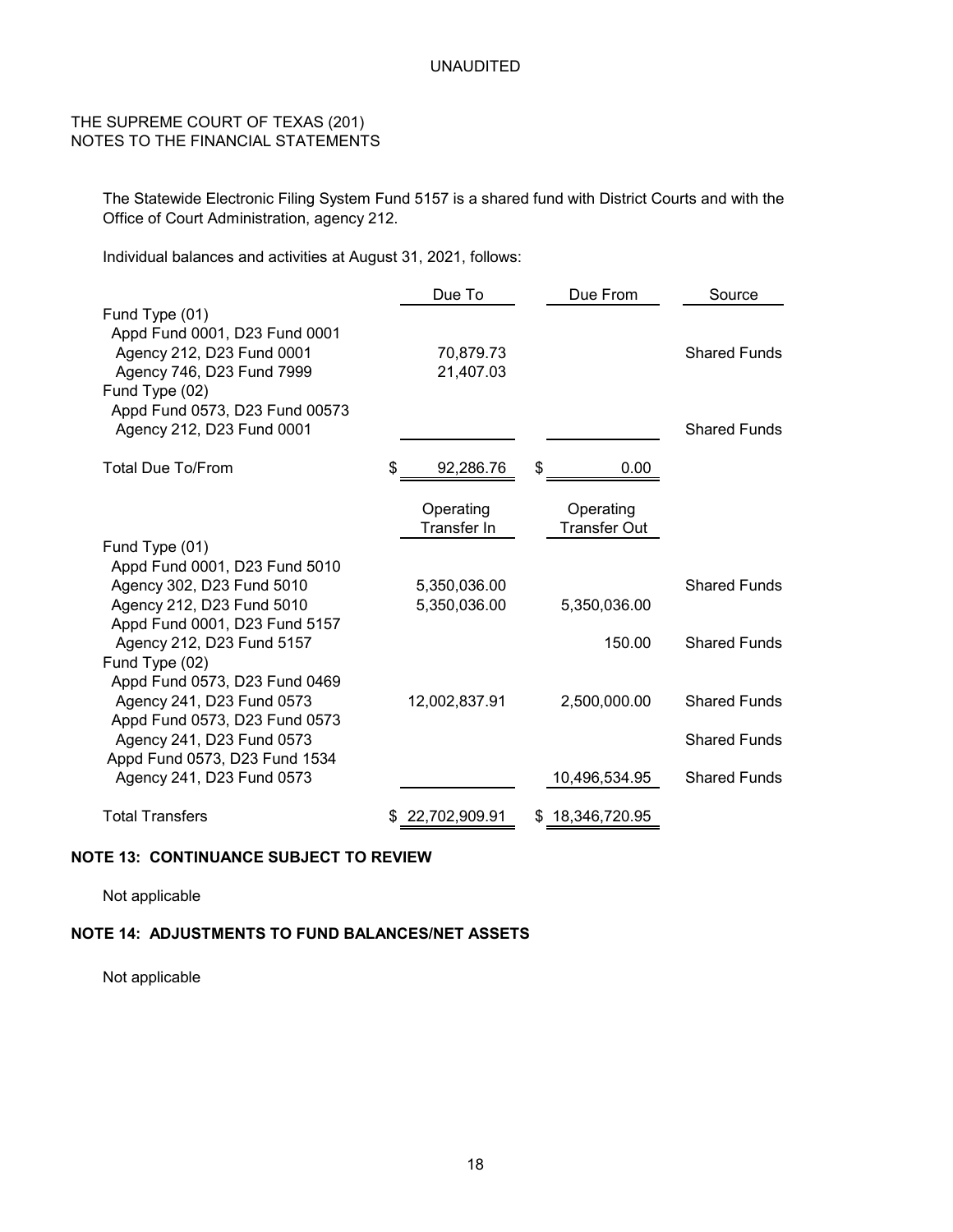THE SUPREME COURT OF TEXAS (201) NOTES TO THE FINANCIAL STATEMENTS

### **NOTE 15: CONTINGENCIES AND COMMITMENTS**

Not applicable

### **NOTE 16: SUBSEQUENT EVENTS**

Not applicable

#### **NOTE 17: RISK MANAGEMENT**

Not applicable

### **NOTE 18: MANAGEMENT DISCUSSION AND ANALYSIS/MATERIAL CHANGES TO AFR**

Not applicable

### **NOTE 19: THE FINANCIAL REPORTING ENTITY: RELATED ORGANIZATIONS**

Not applicable

### **NOTE 20: STEWARDSHIP, COMPLIANCE AND ACCOUNTABILITY**

Not applicable

### **NOTE 21: N/A**

### **NOTE 22: DONOR-RESTRICTED ENDOWMENTS**

Not applicable

### **NOTE 23: EXTRAORDINARY AND SPECIAL ITEMS**

Not applicable

### **NOTE 24: DISAGGREGATION OF RECEIVABLE AND PAYABLE BALANCES**

Not applicable

### **NOTE 25: TERMINATION BENEFITS**

Not applicable

### **NOTE 26: SEGMENT INFORMATION**

Not applicable

### **NOTE 27: SERVICE CONCESSION AGREEMENTS**

Not applicable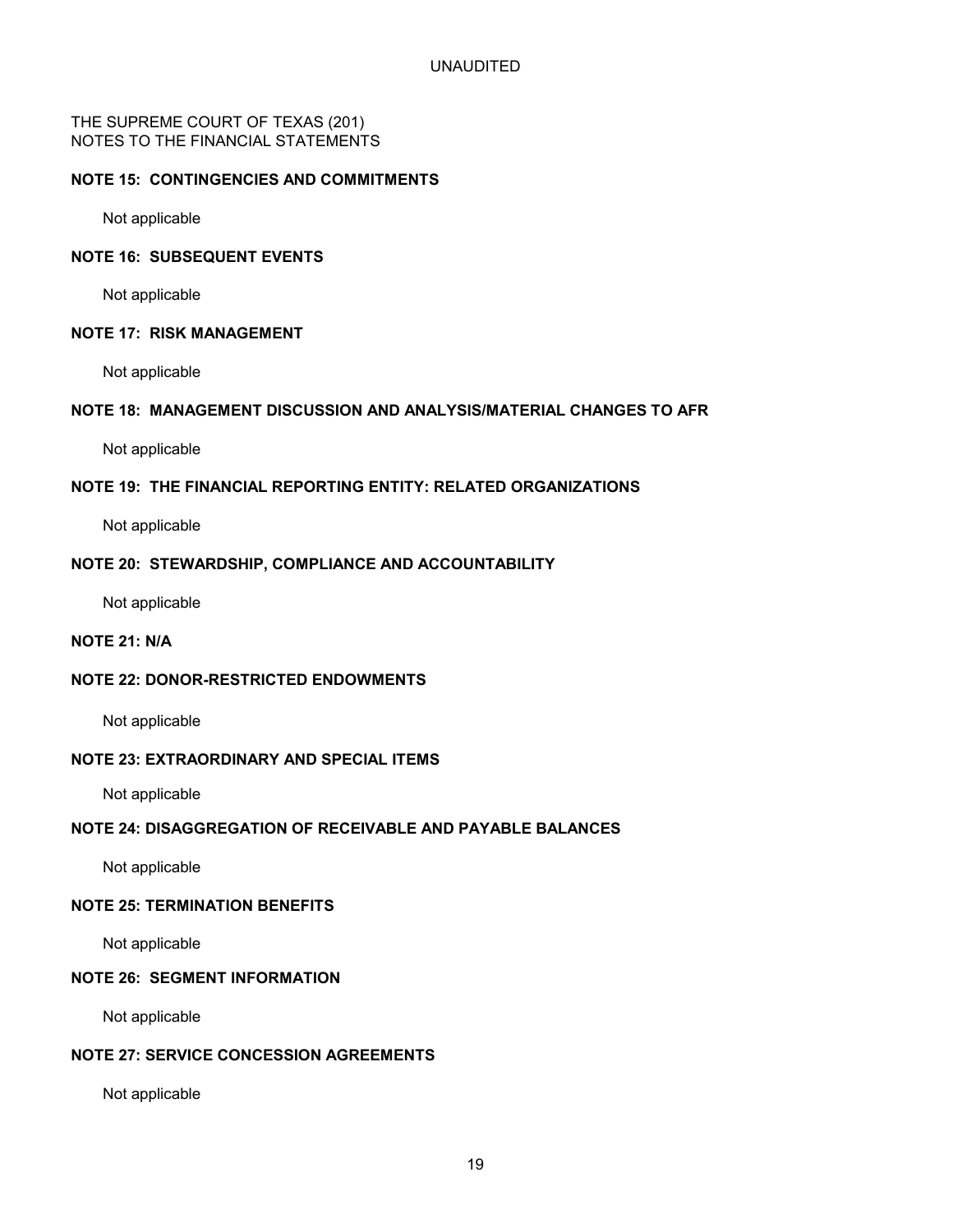THE SUPREME COURT OF TEXAS (201) NOTES TO THE FINANCIAL STATEMENTS

### **NOTE 28: DEFERRED OUTFLOWS OF RESOURCES & DEFERRED INFLOWS OF RESOURCES**

Not applicable

### **NOTE 29: TROUBLED DEBT RESTRUCTURING**

Not applicable

### **NOTE 30: NON-EXCHANGE FINANCIAL GUARANTERS**

Not applicable

### **NOTE 31: TAX ABATEMENTS**

Not applicable

### **NOTE 32: FUND BALANCES**

Not applicable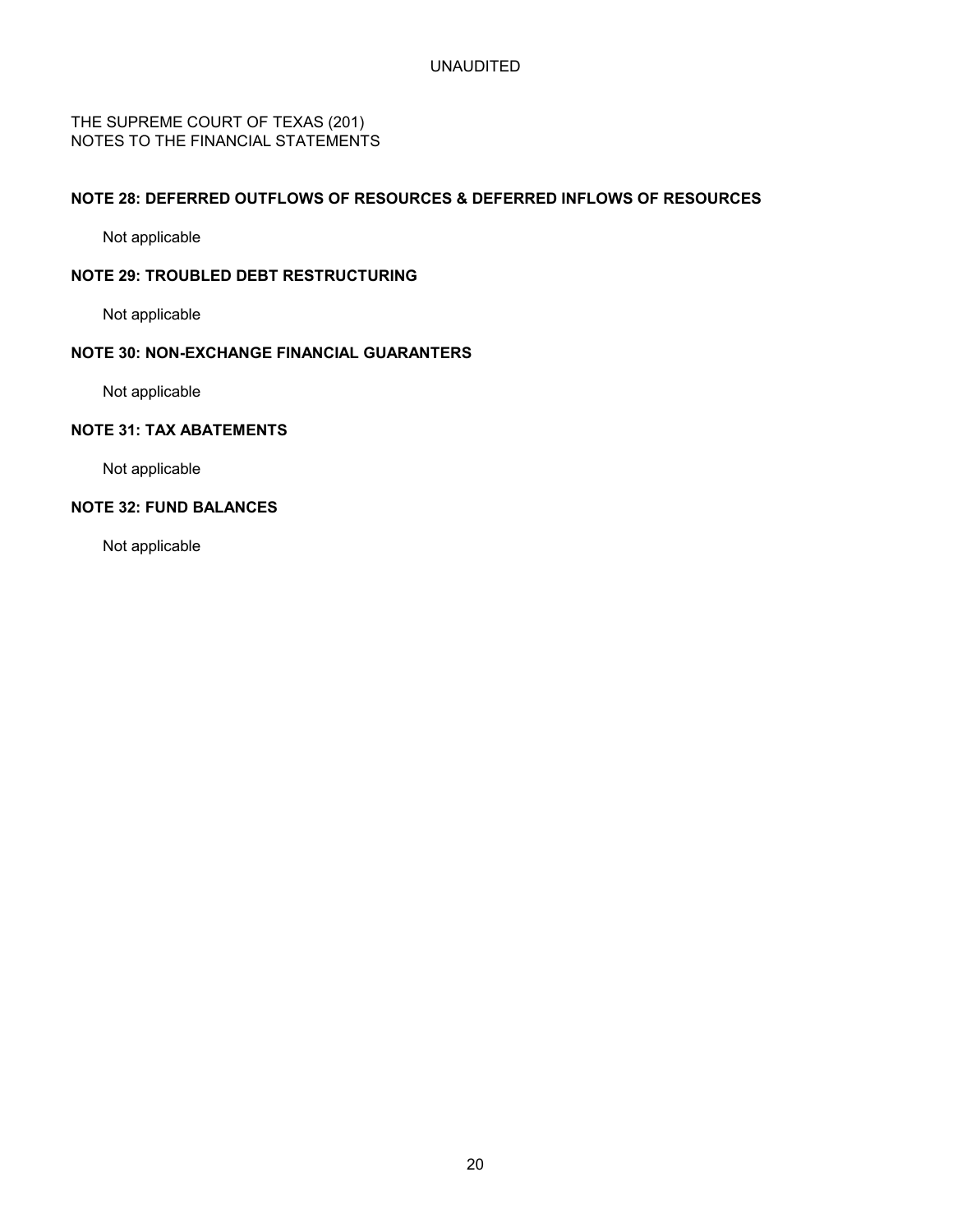### THE SUPREME COURT OF TEXAS (201) EXHIBIT A-1 COMBINING BALANCE SHEET - ALL GENERAL AND CONSOLIDATED FUNDS For the Year Ended August 31, 2021

|                                                                                                                                                               | GENERAL<br><b>FUNDS</b><br><b>Fund 0001</b><br>U/F (0001) | GENERAL<br><b>REVENUE</b><br><b>Fund 0001</b><br>(FD 8070) |
|---------------------------------------------------------------------------------------------------------------------------------------------------------------|-----------------------------------------------------------|------------------------------------------------------------|
| <b>ASSETS</b>                                                                                                                                                 |                                                           |                                                            |
| <b>Current Assets</b><br>Cash and Cash Equivalents<br>Petty Cash on Hand<br>Cash In State Treasury<br>Legislative Appropriations<br><b>Federal Receivable</b> | \$<br>0.00<br>0.00<br>1,544,274.49<br>468,840.25          | \$<br>1,997.69                                             |
| <b>Total Current Assets</b>                                                                                                                                   | \$<br>2,013,114.74 \$                                     | 1,997.69                                                   |
| <b>Non-Current Assets:</b><br>Loans Receivable                                                                                                                | \$                                                        | \$<br>0.00                                                 |
| <b>Total Non-Current Assets</b>                                                                                                                               | 0.00                                                      | 0.00                                                       |
| <b>TOTAL ASSETS</b>                                                                                                                                           | \$<br>2,013,114.74 \$                                     | 1,997.69                                                   |
| <b>LIABILITIES</b><br><b>Current Liabilities:</b><br>Payables from:<br><b>Accounts Payable</b><br><b>Payroll Deduction Liability</b>                          | \$<br>740,010.41                                          | \$<br>0.00<br>1,997.69                                     |
| Due to Other Agencies (Note 12)<br>Payroll Payable                                                                                                            | 92,286.76<br>586,317.31                                   |                                                            |
| <b>Total Current Liabilities</b>                                                                                                                              | 1,418,614.48                                              | 1,997.69                                                   |
| <b>TOTAL LIABILITIES</b>                                                                                                                                      | \$<br>1,418,614.48 \$                                     | 1,997.69                                                   |
| Fund Financial Statements - Fund<br>FUND BALANCES (DEFICITS):<br>NonSpendable Consumable Inventories<br>Committed<br>Unassigned                               | \$<br>$0.00$ \$<br>594,500.26                             | 0.00                                                       |
| <b>TOTAL FUND BALANCES</b>                                                                                                                                    | 594,500.26                                                | 0.00                                                       |
| TOTAL LIABILITIES AND FUND BALANCES                                                                                                                           | \$<br>2,013,114.74 \$                                     | 1,997.69                                                   |

The accompanying notes to the financial statements are an integral part of this financial statements.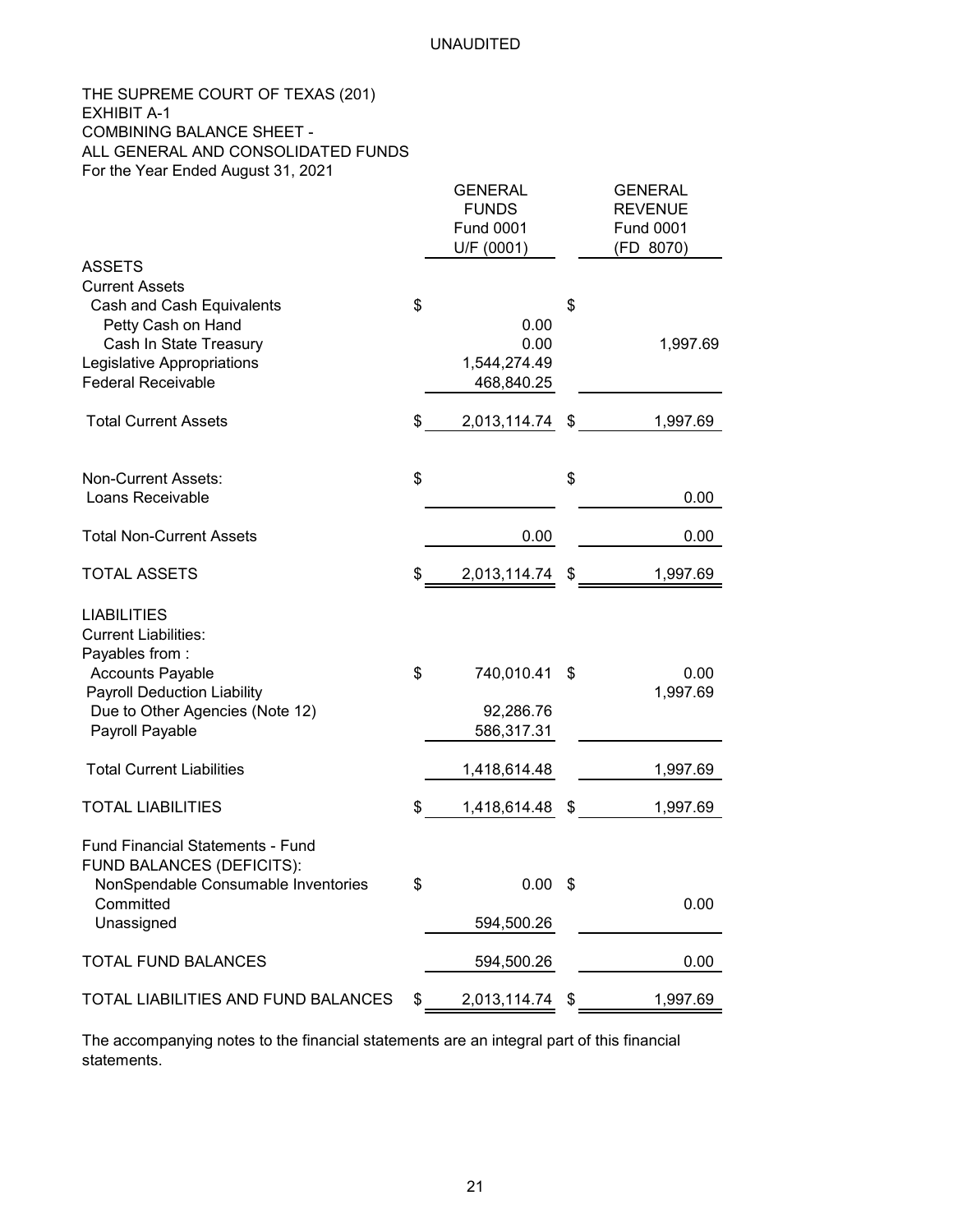| TOTALS<br>(EXHIBIT I)        |
|------------------------------|
|                              |
| 2021                         |
|                              |
| \$                           |
| 0.00<br>1,997.69             |
| 1,544,274.49                 |
| 468,840.25                   |
| \$<br>2,015,112.43           |
|                              |
| \$                           |
| 0.00                         |
| 0.00                         |
| \$<br>2,015,112.43           |
|                              |
|                              |
|                              |
| \$<br>740,010.41<br>1,997.69 |
| 92,286.76                    |
| 586,317.31                   |
| 1,420,612.17                 |
| \$<br>1,420,612.17           |
|                              |
|                              |
| \$<br>0.00                   |
| 0.00                         |
| 594,500.26                   |
| 594,500.26                   |
| \$<br><u>2,015,112.43</u>    |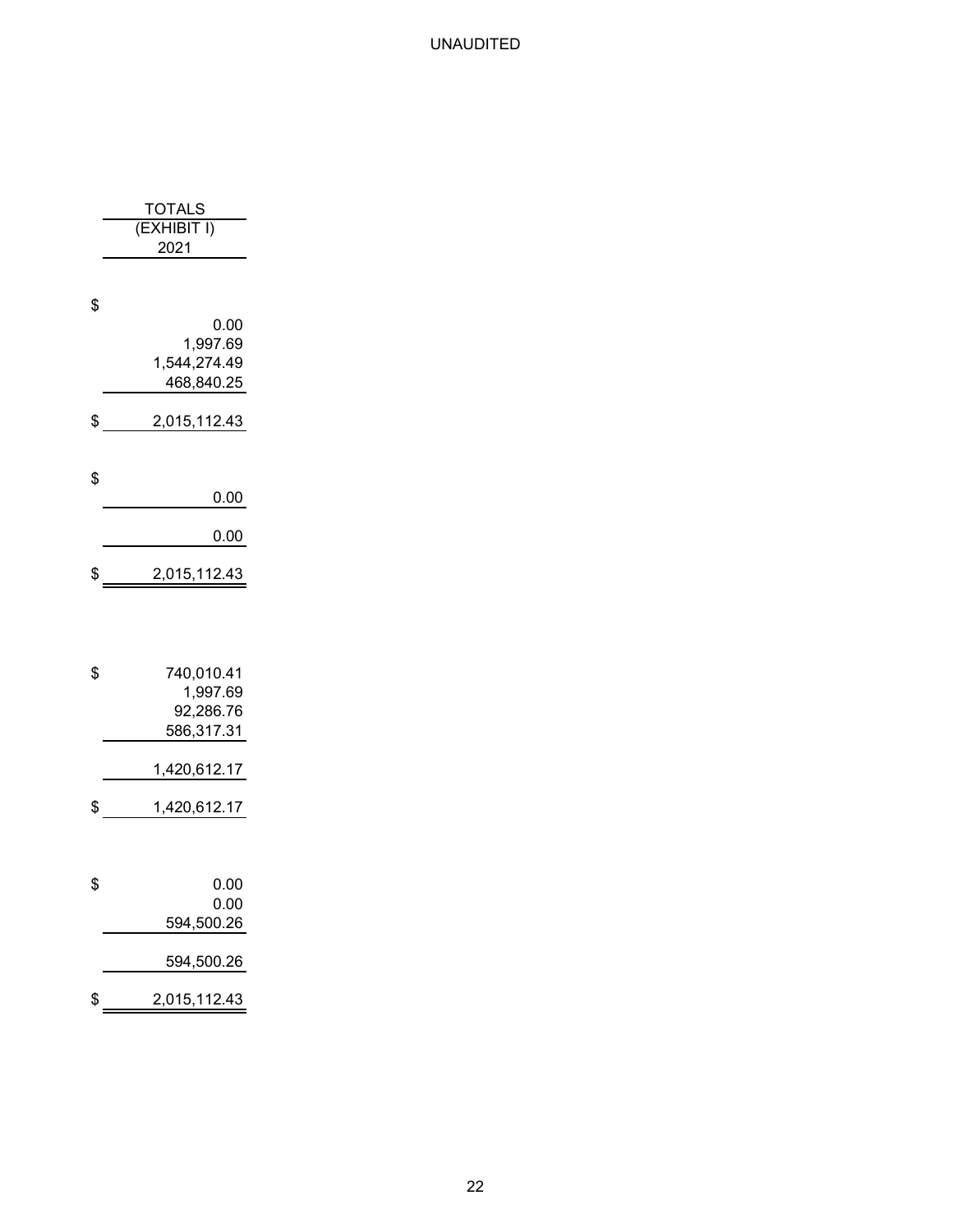### THE SUPREME COURT OF TEXAS (201) EXHIBIT B-1 COMBINING BALANCE SHEET - SPECIAL REVENUE FUNDS For the Year Ended August 31, 2021

|                                                                      | <b>SPECIAL</b><br><b>REVENUE</b><br>Fund 0573<br>U/F (0573) | <b>SPECIAL</b><br><b>REVENUE</b><br><b>Fund 9999</b><br>U/F (0999) |
|----------------------------------------------------------------------|-------------------------------------------------------------|--------------------------------------------------------------------|
| <b>ASSETS</b>                                                        |                                                             |                                                                    |
| <b>Current Assets</b>                                                |                                                             |                                                                    |
| Cash and Cash Equivalents                                            | \$                                                          | \$                                                                 |
| Cash in Bank                                                         | 0.00                                                        | 526,110.24                                                         |
| Legislative Appropriations                                           | 0.00                                                        |                                                                    |
| <b>Federal Receivable</b>                                            | 0.00                                                        |                                                                    |
| <b>Total Current Assets</b>                                          | \$<br>0.00                                                  | \$<br>526,110.24                                                   |
| <b>Non-Current Assets:</b>                                           | \$                                                          | \$                                                                 |
| Loans Receivable                                                     |                                                             | 0.00                                                               |
| <b>Total Non-Current Assets</b>                                      | 0.00                                                        | 0.00                                                               |
| <b>TOTAL ASSETS</b>                                                  | \$<br>0.00                                                  | \$<br>526,110.24                                                   |
| <b>LIABILITIES</b>                                                   |                                                             |                                                                    |
| <b>Current Liabilities:</b>                                          |                                                             |                                                                    |
| Payables from:                                                       |                                                             |                                                                    |
| <b>Accounts Payable</b>                                              | \$<br>10,797.43                                             | \$                                                                 |
| Payroll Payable                                                      | 0.00                                                        |                                                                    |
| Due to Other Agencies (Agy 212, Fund 0001)                           | 0.00                                                        | 0.00                                                               |
| <b>Total Current Liabilities</b>                                     | 10,797.43                                                   | 0.00                                                               |
| <b>TOTAL LIABILITIES</b>                                             | \$<br>10,797.43                                             | \$<br>0.00                                                         |
| <b>Fund Financial Statements - Fund</b><br>FUND BALANCES (DEFICITS): |                                                             |                                                                    |
| Restricted                                                           | \$<br>(37,991.86)                                           | \$<br>407,188.23                                                   |
| Committed                                                            | 27,194.43                                                   | 118,922.01                                                         |
| TOTAL FUND BALANCES                                                  | (10, 797.43)                                                | 526,110.24                                                         |
| TOTAL LIABILITIES AND FUND BALANCES                                  | \$<br>0.00                                                  | \$<br>526,110.24                                                   |

The accompanying notes to the financial statements are an integral part of this financial statements.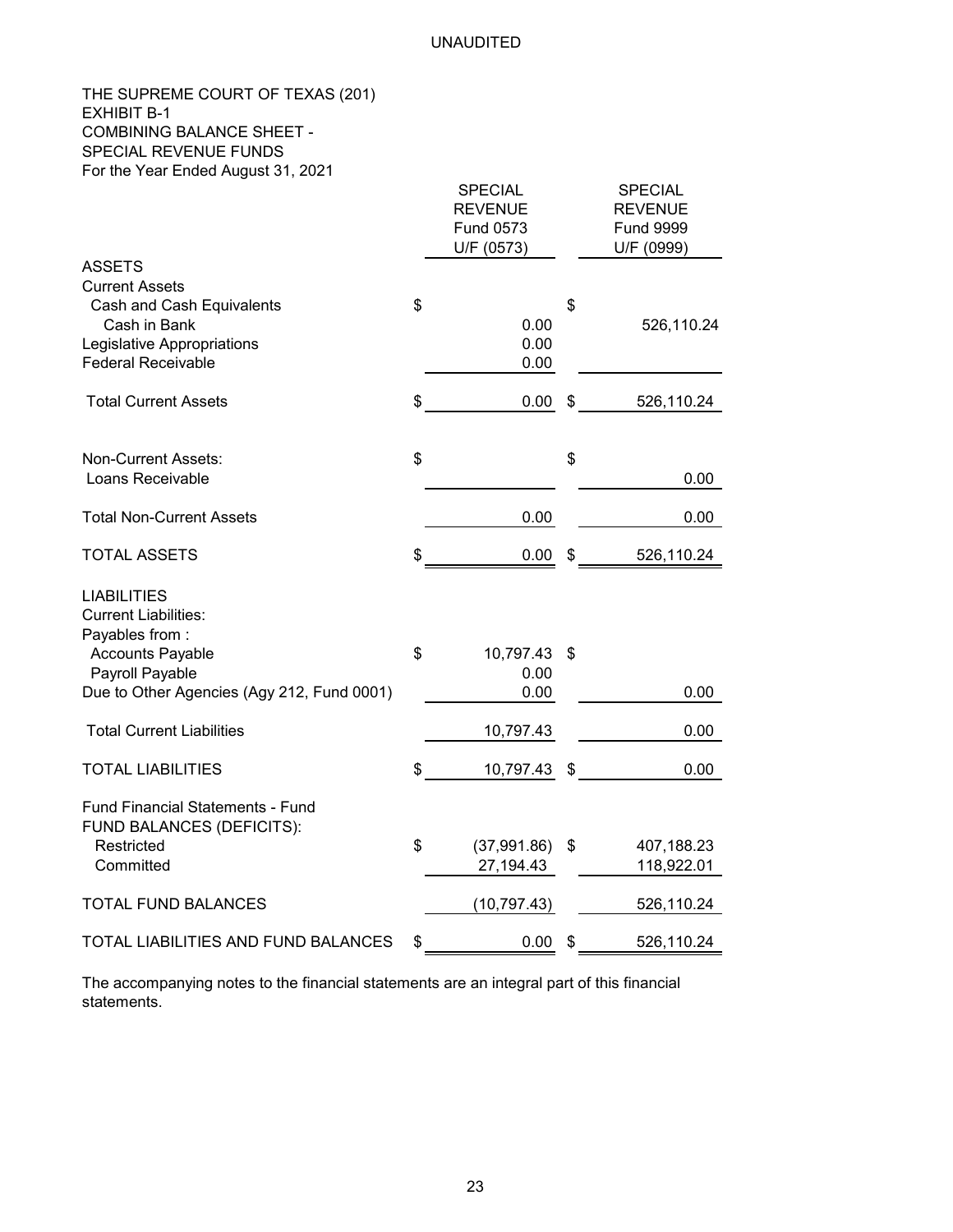| TOTALS                           |
|----------------------------------|
| (EXHIBIT I)                      |
| 2021                             |
| \$<br>526,110.24<br>0.00<br>0.00 |
| $$ \_526,110.24$                 |
| \$<br>0.00                       |
| $0.00\,$                         |
| \$<br>526,110.24                 |
| \$<br>10,797.43<br>0.00<br>0.00  |
| 10,797.43                        |
| \$<br>10,797.43                  |
| \$<br>369,196.37<br>146,116.44   |
| 515,312.81                       |
| \$<br>526,110.24                 |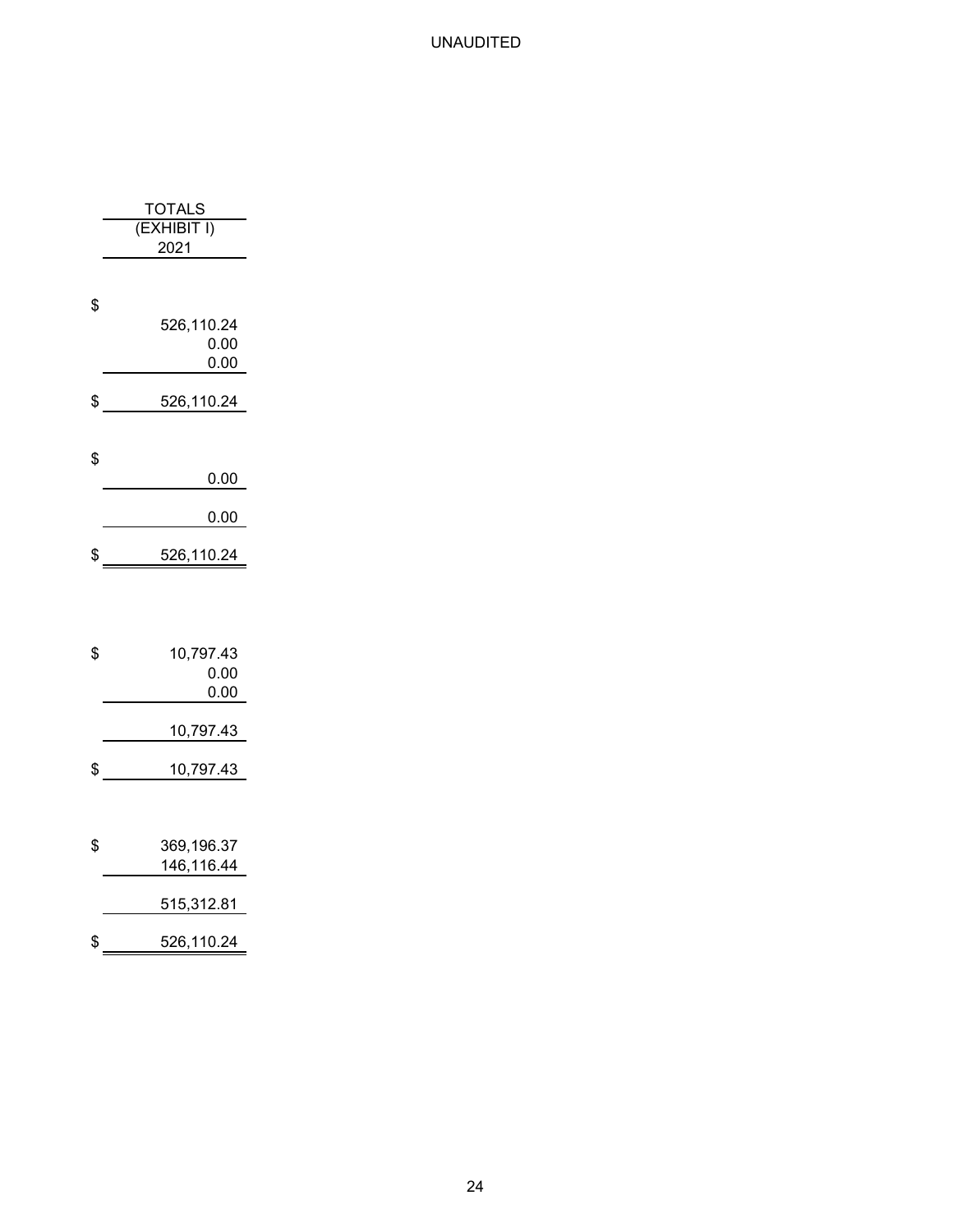### THE SUPREME COURT OF TEXAS (201) EXHIBIT A-2 COMBINING STATEMENT OF REVENUES, EXPENDITURES & CHANGES IN FUND BALANCES - ALL GENERAL AND CONSOLIDATED FUNDS For the Year Ended August 31, 2021

| U/F (0001)<br>U/F (5010)<br><b>REVENUES:</b><br>\$<br>Legislative Appropriations<br>19,923,272.00<br>\$<br><b>Additional Appropriations</b><br>1,836,855.85<br><b>Federal Revenue</b><br>1,432,099.50<br><b>Licenses and Permits</b><br>0.00<br><b>Other Revenue</b><br>28,501.50<br><b>Total Revenues</b><br>23,220,728.85<br><b>EXPENDITURES:</b><br>Salaries and Wages<br>7,529,385.06<br><b>Payroll Related Costs</b><br>1,929,847.57<br>Professional Fees & Services<br>3,385.34<br>5,490.01<br>Travel<br><b>Materials and Supplies</b><br>71,658.44<br><b>Communication and Utilities</b><br>140,427.98<br><b>Repairs and Maintenance</b><br>171,032.08<br><b>Rentals and Leases</b><br>32,875.27<br>Printing and Reproduction<br>29,619.79<br>Federal Pass-through Expenditure<br>197,041.52<br>State Grant Pass-through Expenditure<br>90,756.45<br>Intergovernmental Payments<br>103,350.39<br>13,421,985.85<br><b>Public Assistance Payments</b><br>5,350,036.00<br><b>Other Operating Expenditures</b><br>163,920.07<br><b>Capital Outlay</b><br>0.00<br>23,890,775.82<br><b>Total Expenditures</b><br><b>EXCESS OF REVENUES OVER EXPENDITURES</b><br>(670, 046.97)<br>OTHER FINANCING SOURCES (USES):<br>Operating Transfers In (Note 12)<br>Operating Transfers Out (Note 12)<br><b>Total Other Financing Sources (Uses)</b><br>0.00<br><b>EXCESS OF REVENUE &amp; OTHER FINANCING SOURCES</b><br>OVER EXPENDITURES & OTHER FINANCING USES<br>(670, 046.97)<br><b>FUND BALANCES - Beginning</b><br>1,366,555.98<br>(102,008.75)<br><b>Lapsed Appropriations</b><br>Restatements |  | <b>GENERAL</b><br><b>REVENUE FUND</b> | <b>GENERAL</b><br><b>REVENUE FUND</b> |
|----------------------------------------------------------------------------------------------------------------------------------------------------------------------------------------------------------------------------------------------------------------------------------------------------------------------------------------------------------------------------------------------------------------------------------------------------------------------------------------------------------------------------------------------------------------------------------------------------------------------------------------------------------------------------------------------------------------------------------------------------------------------------------------------------------------------------------------------------------------------------------------------------------------------------------------------------------------------------------------------------------------------------------------------------------------------------------------------------------------------------------------------------------------------------------------------------------------------------------------------------------------------------------------------------------------------------------------------------------------------------------------------------------------------------------------------------------------------------------------------------------------------------------------------------------------------------------------------|--|---------------------------------------|---------------------------------------|
|                                                                                                                                                                                                                                                                                                                                                                                                                                                                                                                                                                                                                                                                                                                                                                                                                                                                                                                                                                                                                                                                                                                                                                                                                                                                                                                                                                                                                                                                                                                                                                                              |  | 0001                                  | 0001                                  |
|                                                                                                                                                                                                                                                                                                                                                                                                                                                                                                                                                                                                                                                                                                                                                                                                                                                                                                                                                                                                                                                                                                                                                                                                                                                                                                                                                                                                                                                                                                                                                                                              |  |                                       |                                       |
|                                                                                                                                                                                                                                                                                                                                                                                                                                                                                                                                                                                                                                                                                                                                                                                                                                                                                                                                                                                                                                                                                                                                                                                                                                                                                                                                                                                                                                                                                                                                                                                              |  |                                       |                                       |
|                                                                                                                                                                                                                                                                                                                                                                                                                                                                                                                                                                                                                                                                                                                                                                                                                                                                                                                                                                                                                                                                                                                                                                                                                                                                                                                                                                                                                                                                                                                                                                                              |  |                                       |                                       |
|                                                                                                                                                                                                                                                                                                                                                                                                                                                                                                                                                                                                                                                                                                                                                                                                                                                                                                                                                                                                                                                                                                                                                                                                                                                                                                                                                                                                                                                                                                                                                                                              |  |                                       |                                       |
|                                                                                                                                                                                                                                                                                                                                                                                                                                                                                                                                                                                                                                                                                                                                                                                                                                                                                                                                                                                                                                                                                                                                                                                                                                                                                                                                                                                                                                                                                                                                                                                              |  |                                       |                                       |
|                                                                                                                                                                                                                                                                                                                                                                                                                                                                                                                                                                                                                                                                                                                                                                                                                                                                                                                                                                                                                                                                                                                                                                                                                                                                                                                                                                                                                                                                                                                                                                                              |  |                                       |                                       |
|                                                                                                                                                                                                                                                                                                                                                                                                                                                                                                                                                                                                                                                                                                                                                                                                                                                                                                                                                                                                                                                                                                                                                                                                                                                                                                                                                                                                                                                                                                                                                                                              |  |                                       | 0.00                                  |
|                                                                                                                                                                                                                                                                                                                                                                                                                                                                                                                                                                                                                                                                                                                                                                                                                                                                                                                                                                                                                                                                                                                                                                                                                                                                                                                                                                                                                                                                                                                                                                                              |  |                                       |                                       |
|                                                                                                                                                                                                                                                                                                                                                                                                                                                                                                                                                                                                                                                                                                                                                                                                                                                                                                                                                                                                                                                                                                                                                                                                                                                                                                                                                                                                                                                                                                                                                                                              |  |                                       |                                       |
|                                                                                                                                                                                                                                                                                                                                                                                                                                                                                                                                                                                                                                                                                                                                                                                                                                                                                                                                                                                                                                                                                                                                                                                                                                                                                                                                                                                                                                                                                                                                                                                              |  |                                       |                                       |
|                                                                                                                                                                                                                                                                                                                                                                                                                                                                                                                                                                                                                                                                                                                                                                                                                                                                                                                                                                                                                                                                                                                                                                                                                                                                                                                                                                                                                                                                                                                                                                                              |  |                                       |                                       |
|                                                                                                                                                                                                                                                                                                                                                                                                                                                                                                                                                                                                                                                                                                                                                                                                                                                                                                                                                                                                                                                                                                                                                                                                                                                                                                                                                                                                                                                                                                                                                                                              |  |                                       |                                       |
|                                                                                                                                                                                                                                                                                                                                                                                                                                                                                                                                                                                                                                                                                                                                                                                                                                                                                                                                                                                                                                                                                                                                                                                                                                                                                                                                                                                                                                                                                                                                                                                              |  |                                       |                                       |
|                                                                                                                                                                                                                                                                                                                                                                                                                                                                                                                                                                                                                                                                                                                                                                                                                                                                                                                                                                                                                                                                                                                                                                                                                                                                                                                                                                                                                                                                                                                                                                                              |  |                                       |                                       |
|                                                                                                                                                                                                                                                                                                                                                                                                                                                                                                                                                                                                                                                                                                                                                                                                                                                                                                                                                                                                                                                                                                                                                                                                                                                                                                                                                                                                                                                                                                                                                                                              |  |                                       |                                       |
|                                                                                                                                                                                                                                                                                                                                                                                                                                                                                                                                                                                                                                                                                                                                                                                                                                                                                                                                                                                                                                                                                                                                                                                                                                                                                                                                                                                                                                                                                                                                                                                              |  |                                       |                                       |
|                                                                                                                                                                                                                                                                                                                                                                                                                                                                                                                                                                                                                                                                                                                                                                                                                                                                                                                                                                                                                                                                                                                                                                                                                                                                                                                                                                                                                                                                                                                                                                                              |  |                                       |                                       |
|                                                                                                                                                                                                                                                                                                                                                                                                                                                                                                                                                                                                                                                                                                                                                                                                                                                                                                                                                                                                                                                                                                                                                                                                                                                                                                                                                                                                                                                                                                                                                                                              |  |                                       |                                       |
|                                                                                                                                                                                                                                                                                                                                                                                                                                                                                                                                                                                                                                                                                                                                                                                                                                                                                                                                                                                                                                                                                                                                                                                                                                                                                                                                                                                                                                                                                                                                                                                              |  |                                       |                                       |
|                                                                                                                                                                                                                                                                                                                                                                                                                                                                                                                                                                                                                                                                                                                                                                                                                                                                                                                                                                                                                                                                                                                                                                                                                                                                                                                                                                                                                                                                                                                                                                                              |  |                                       |                                       |
|                                                                                                                                                                                                                                                                                                                                                                                                                                                                                                                                                                                                                                                                                                                                                                                                                                                                                                                                                                                                                                                                                                                                                                                                                                                                                                                                                                                                                                                                                                                                                                                              |  |                                       |                                       |
|                                                                                                                                                                                                                                                                                                                                                                                                                                                                                                                                                                                                                                                                                                                                                                                                                                                                                                                                                                                                                                                                                                                                                                                                                                                                                                                                                                                                                                                                                                                                                                                              |  |                                       |                                       |
|                                                                                                                                                                                                                                                                                                                                                                                                                                                                                                                                                                                                                                                                                                                                                                                                                                                                                                                                                                                                                                                                                                                                                                                                                                                                                                                                                                                                                                                                                                                                                                                              |  |                                       | 5,350,036.00                          |
|                                                                                                                                                                                                                                                                                                                                                                                                                                                                                                                                                                                                                                                                                                                                                                                                                                                                                                                                                                                                                                                                                                                                                                                                                                                                                                                                                                                                                                                                                                                                                                                              |  |                                       | (5,350,036.00)                        |
|                                                                                                                                                                                                                                                                                                                                                                                                                                                                                                                                                                                                                                                                                                                                                                                                                                                                                                                                                                                                                                                                                                                                                                                                                                                                                                                                                                                                                                                                                                                                                                                              |  |                                       |                                       |
|                                                                                                                                                                                                                                                                                                                                                                                                                                                                                                                                                                                                                                                                                                                                                                                                                                                                                                                                                                                                                                                                                                                                                                                                                                                                                                                                                                                                                                                                                                                                                                                              |  |                                       | 10,700,072.00                         |
|                                                                                                                                                                                                                                                                                                                                                                                                                                                                                                                                                                                                                                                                                                                                                                                                                                                                                                                                                                                                                                                                                                                                                                                                                                                                                                                                                                                                                                                                                                                                                                                              |  |                                       | (5,350,036.00)                        |
|                                                                                                                                                                                                                                                                                                                                                                                                                                                                                                                                                                                                                                                                                                                                                                                                                                                                                                                                                                                                                                                                                                                                                                                                                                                                                                                                                                                                                                                                                                                                                                                              |  |                                       | 5,350,036.00                          |
|                                                                                                                                                                                                                                                                                                                                                                                                                                                                                                                                                                                                                                                                                                                                                                                                                                                                                                                                                                                                                                                                                                                                                                                                                                                                                                                                                                                                                                                                                                                                                                                              |  |                                       | 0.00                                  |
|                                                                                                                                                                                                                                                                                                                                                                                                                                                                                                                                                                                                                                                                                                                                                                                                                                                                                                                                                                                                                                                                                                                                                                                                                                                                                                                                                                                                                                                                                                                                                                                              |  |                                       | 0.00                                  |
|                                                                                                                                                                                                                                                                                                                                                                                                                                                                                                                                                                                                                                                                                                                                                                                                                                                                                                                                                                                                                                                                                                                                                                                                                                                                                                                                                                                                                                                                                                                                                                                              |  |                                       | 0.00                                  |
| \$<br><b>FUND BALANCES - Ending</b><br>594,500.26<br>\$                                                                                                                                                                                                                                                                                                                                                                                                                                                                                                                                                                                                                                                                                                                                                                                                                                                                                                                                                                                                                                                                                                                                                                                                                                                                                                                                                                                                                                                                                                                                      |  |                                       | 0.00                                  |

The accompanying notes to the financial statements are an integral part of this financial statements.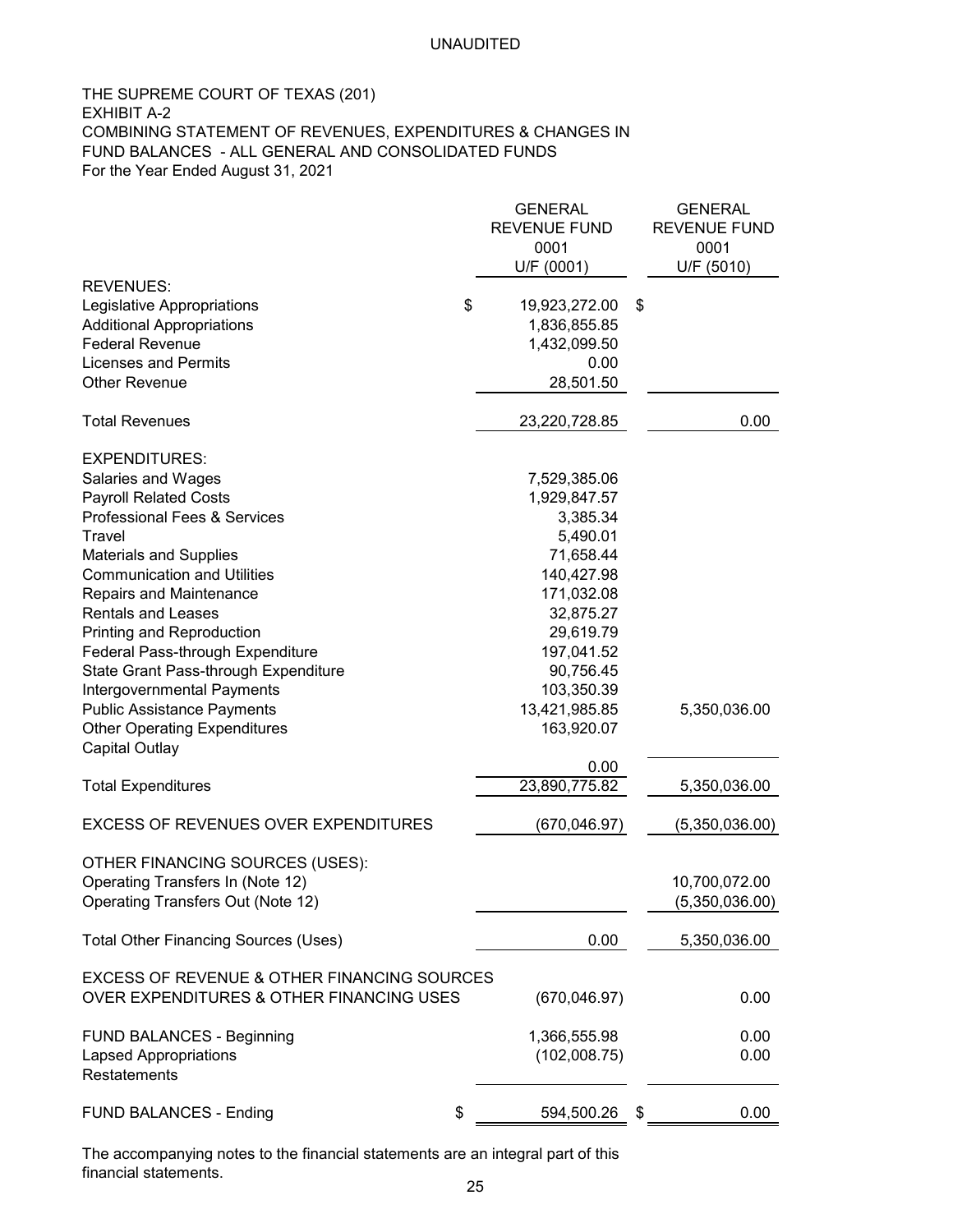| GENERAL             |                      |
|---------------------|----------------------|
| <b>REVENUE FUND</b> | TOTALS               |
| 0001                | <b>EXHIBIT II</b>    |
| U/F (5157)          | 2021                 |
| \$                  | \$<br>19,923,272.00  |
|                     | 1,836,855.85         |
|                     | 1,432,099.50         |
|                     | 150.00               |
| 150.00              |                      |
|                     | 28,501.50            |
| 150.00              | 23,220,878.85        |
|                     |                      |
|                     | 7,529,385.06         |
|                     | 1,929,847.57         |
|                     | 3,385.34             |
|                     | 5,490.01             |
|                     | 71,658.44            |
|                     | 140,427.98           |
|                     | 171,032.08           |
|                     | 32,875.27            |
|                     | 29,619.79            |
|                     | 197,041.52           |
|                     | 90,756.45            |
|                     | 103,350.39           |
|                     | 18,772,021.85        |
|                     | 163,920.07           |
|                     | 0.00                 |
| 0.00                | 29,240,811.82        |
|                     |                      |
| 150.00              | (6,019,932.97)       |
|                     |                      |
|                     | 10,700,072.00        |
| (150.00)            | (5,350,186.00)       |
| (150.00)            | 5,349,886.00         |
| 0.00                | (670, 046.97)        |
|                     |                      |
| 0.00                | 1,366,555.98         |
| 0.00                | (102,008.75)<br>0.00 |
|                     |                      |
| \$<br>0.00          | \$<br>594,500.26     |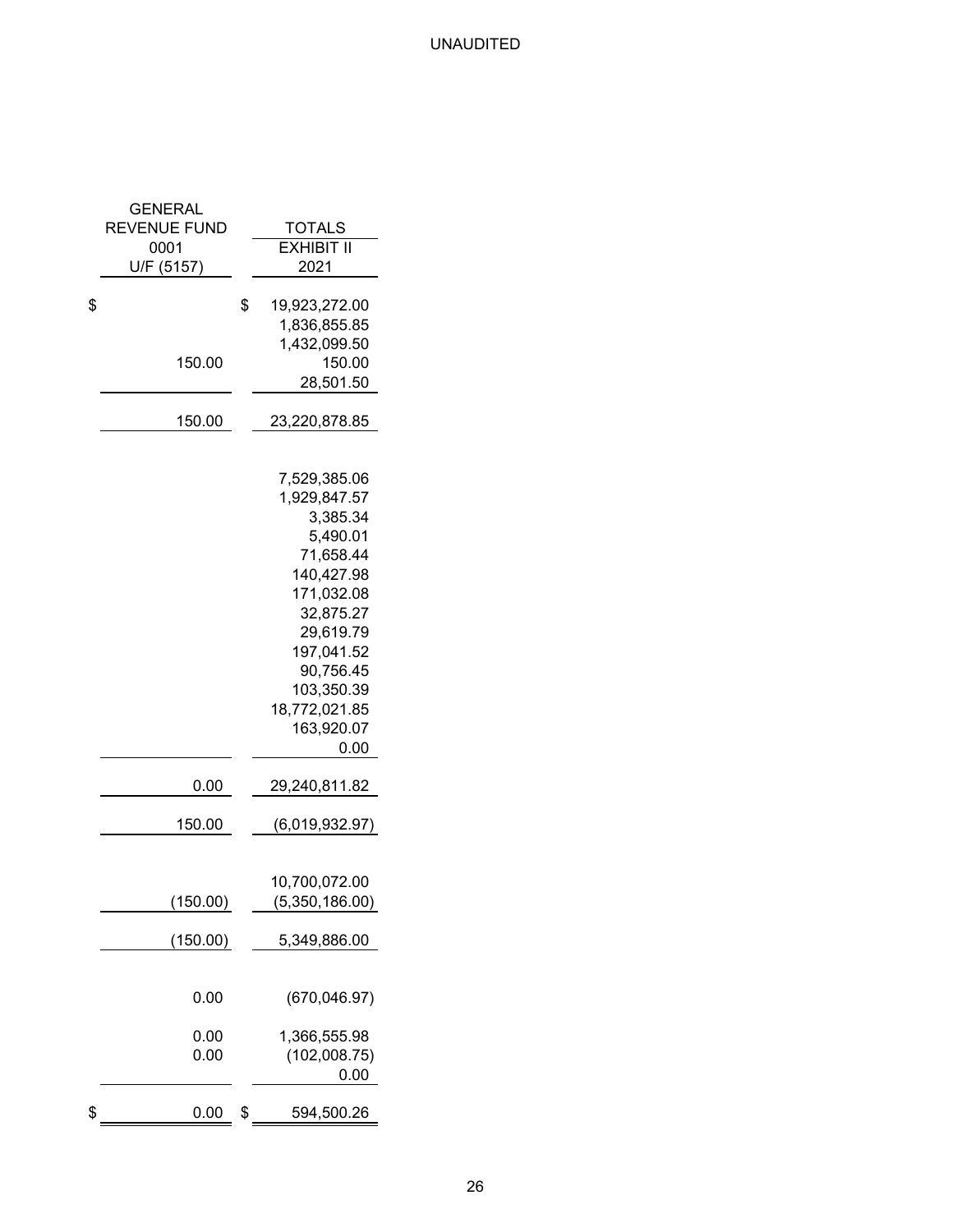### THE SUPREME COURT OF TEXAS (201) EXHIBIT B-2 COMBINING STATEMENT OF REVENUES, EXPENDITURES & CHANGES IN FUND BALANCES - SPECIAL REVENUE FUNDS For the Year Ended August 31, 2021

|                                                                                                    | SPECIAL<br><b>REVENUE FUND</b><br>0573<br>U/F (0469) | <b>SPECIAL</b><br><b>REVENUE FUND</b><br>0573<br>U/F (1534) |
|----------------------------------------------------------------------------------------------------|------------------------------------------------------|-------------------------------------------------------------|
| <b>REVENUES:</b>                                                                                   |                                                      |                                                             |
| Legislative Appropriations<br><b>Additional Appropriations</b>                                     | \$                                                   | \$                                                          |
| Licenses, Fees and Permits                                                                         |                                                      | 10,496,534.95                                               |
| <b>Settlement of Claims</b>                                                                        |                                                      |                                                             |
| State Grant Pass-Through Revenue                                                                   | 2,500,000.00                                         |                                                             |
| <b>Other Revenue</b>                                                                               |                                                      |                                                             |
| <b>Total Revenues</b>                                                                              | 2,500,000.00                                         | 10,496,534.95                                               |
| <b>EXPENDITURES:</b>                                                                               |                                                      |                                                             |
| Salaries and Wages                                                                                 |                                                      |                                                             |
| <b>Payroll Related Costs</b>                                                                       |                                                      |                                                             |
| <b>Professional Fees &amp; Services</b>                                                            |                                                      |                                                             |
| Travel                                                                                             |                                                      |                                                             |
| <b>Materials and Supplies</b><br><b>Communication and Utilities</b>                                |                                                      |                                                             |
| Repairs and Maintenance                                                                            |                                                      |                                                             |
| <b>Rentals and Leases</b>                                                                          |                                                      |                                                             |
| Printing and Reproduction                                                                          |                                                      |                                                             |
| Federal Pass-through Expenditure                                                                   |                                                      |                                                             |
| State Grant Pass-through Expenditure                                                               |                                                      |                                                             |
| Intergovernmental Payments                                                                         |                                                      |                                                             |
| <b>Public Assistance Payments</b><br><b>Other Operating Expenditures</b>                           |                                                      |                                                             |
| <b>Capital Outlay</b>                                                                              |                                                      |                                                             |
|                                                                                                    |                                                      |                                                             |
| <b>Total Expenditures</b>                                                                          | 0.00                                                 | 0.00                                                        |
| <b>EXCESS OF REVENUES OVER EXPENDITURES</b>                                                        | 2,500,000.00                                         | 10,496,534.95                                               |
| OTHER FINANCING SOURCES (USES):                                                                    |                                                      |                                                             |
| Operating Transfers In (Note 12)                                                                   |                                                      |                                                             |
| Operating Transfers Out (Note 12)                                                                  | (2,500,000.00)                                       | (10, 496, 534.95)                                           |
| <b>Total Other Financing Sources (Uses)</b>                                                        | (2,500,000.00)                                       | (10, 496, 534.95)                                           |
| <b>EXCESS OF REVENUE &amp; OTHER FINANCING SOURCES</b><br>OVER EXPENDITURES & OTHER FINANCING USES | 0.00                                                 | 0.00                                                        |
|                                                                                                    |                                                      |                                                             |
| <b>FUND BALANCES - Beginning</b>                                                                   | 0.00                                                 | 0.00                                                        |
| <b>Lapsed Appropriations</b>                                                                       |                                                      | 0.00                                                        |
| Restatements                                                                                       |                                                      |                                                             |
| <b>FUND BALANCES - Ending</b>                                                                      | \$<br>0.00                                           | \$<br>0.00                                                  |
|                                                                                                    |                                                      |                                                             |

The accompanying notes to the financial statements are an integral part of this financial statements.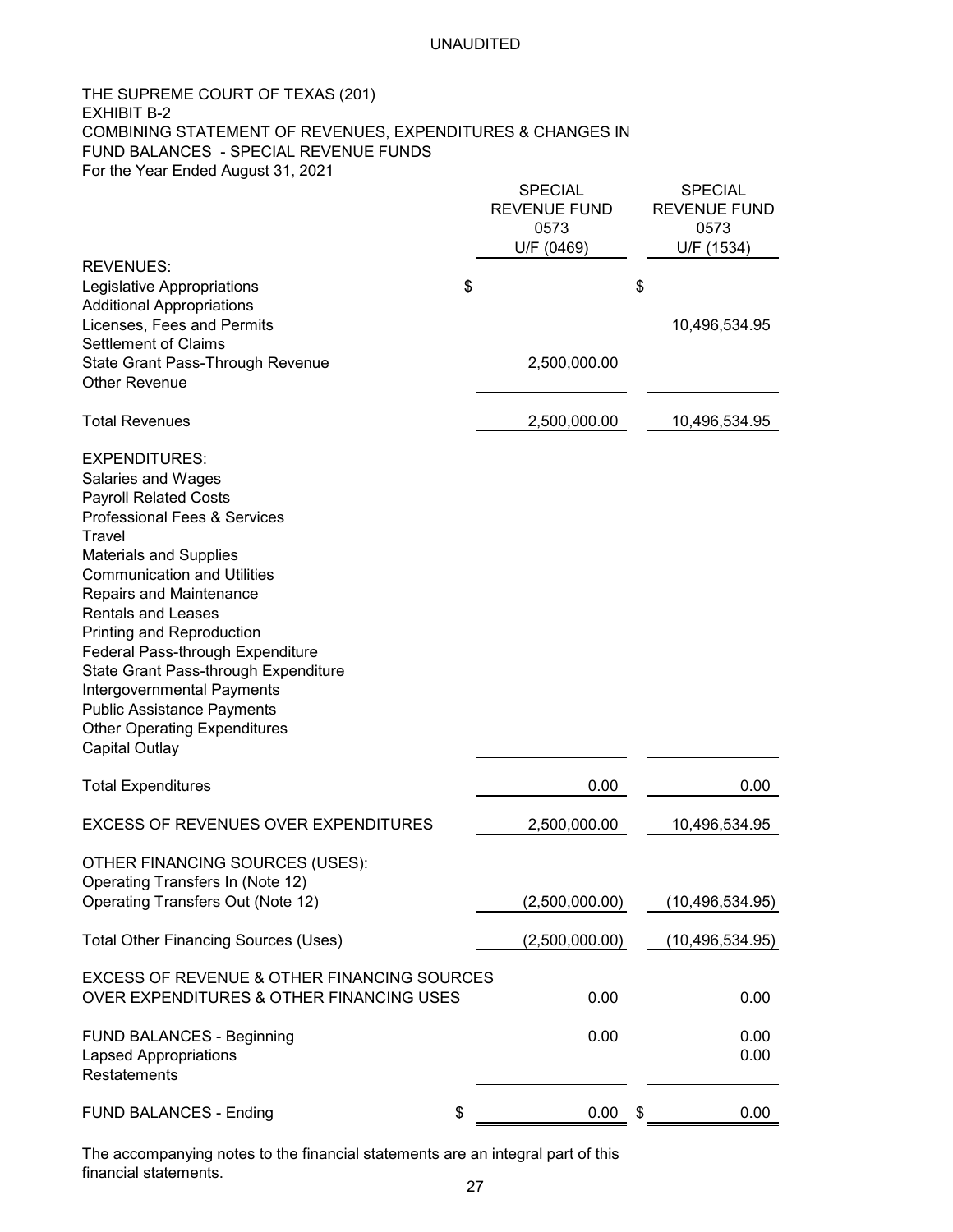| <b>SPECIAL</b><br><b>REVENUE FUND</b><br>9999 | SPECIAL<br><b>REVENUE FUND</b><br>0573    | <b>TOTALS</b><br><b>EXHIBIT II</b>                         |
|-----------------------------------------------|-------------------------------------------|------------------------------------------------------------|
| U/F (0999)                                    | U/F (0573)                                | 2021                                                       |
| \$                                            | \$                                        | \$<br>0.00<br>0.00                                         |
| 251,500.00                                    | 25, 117, 166. 42                          | 35,865,201.37<br>0.00                                      |
| 42.75                                         | (300.00)                                  | 2,499,700.00<br>42.75                                      |
| 251,542.75                                    | 25,116,866.42                             | 38,364,944.12                                              |
| 28,369.00                                     | 333,251.00                                | 361,620.00<br>0.00<br>0.00                                 |
| 35,188.34<br>375.00<br>480.75                 | 61,438.63<br>(11,658.39)<br>(189, 268.84) | 0.00<br>96,626.97<br>(11, 283.39)<br>(188, 788.09)<br>0.00 |
| 29,885.84                                     |                                           | 29,885.84<br>0.00<br>0.00                                  |
| 1,350.00                                      | 732,312.12<br>35,919,169.37<br>7,331.00   | 732,312.12<br>35,919,169.37<br>8,681.00<br>0.00            |
| 95,648.93                                     | 36,852,574.89                             | 36,948,223.82                                              |
| 155,893.82                                    | (11, 735, 708.47)                         | 1,416,720.30                                               |
|                                               | 12,002,837.91                             | 12,002,837.91<br>(12,996,534.95)                           |
| 0.00                                          | 12,002,837.91                             | (993, 697.04)                                              |
| 155,893.82                                    | 267,129.44                                | 423,023.26                                                 |
| 370,216.42<br>0.00                            | (277, 926.87)<br>0.00                     | 92,289.55<br>0.00                                          |
|                                               |                                           | 0.00                                                       |
| \$<br>526,110.24                              | \$<br>(10,797.43)                         | \$<br>515,312.81                                           |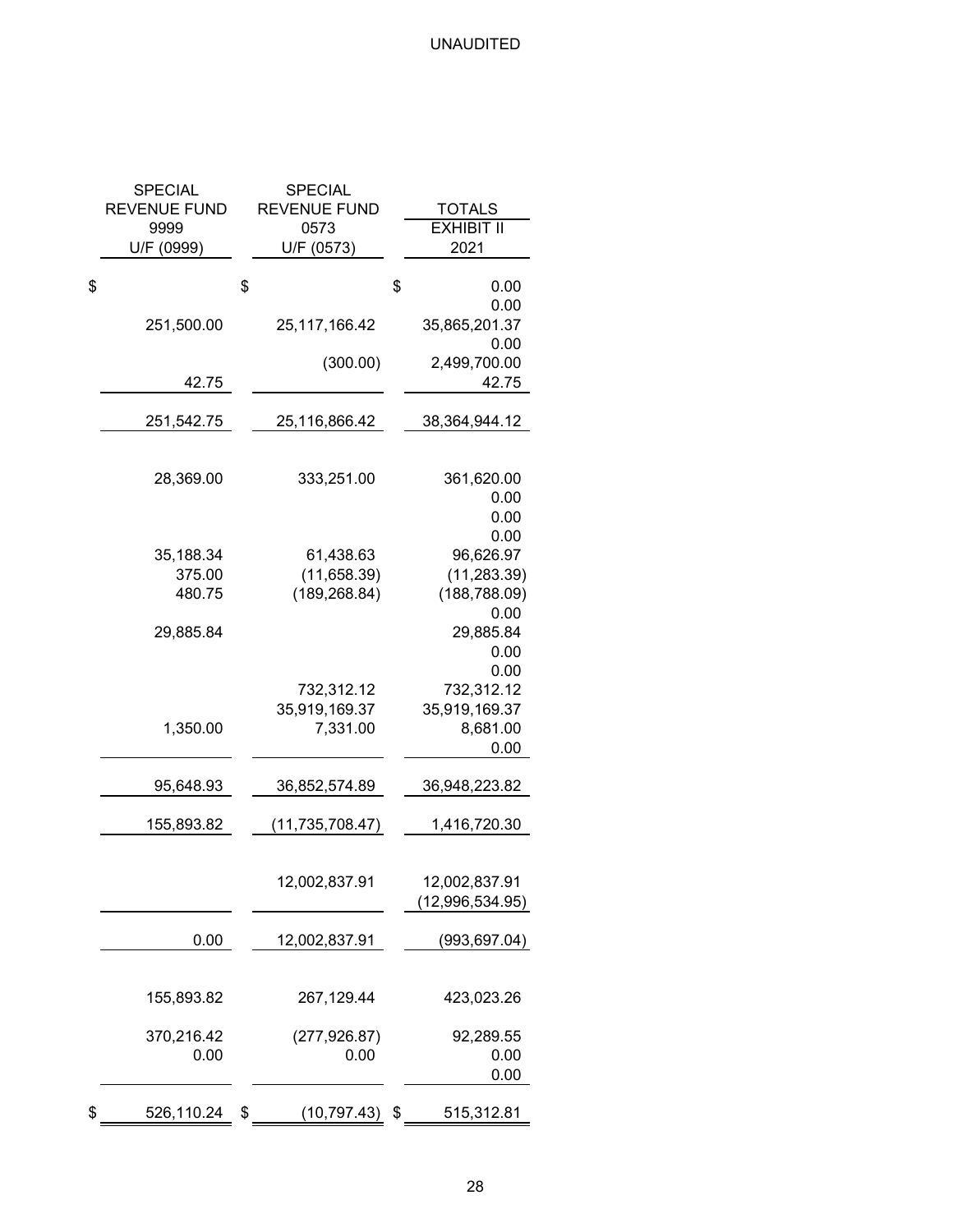THE SUPREME COURT OF TEXAS (201) SCHEDULE 1A SCHEDULE OF EXPENDITURES OF FEDERAL AWARDS For the Year Ended August 31, 2021

|                                             |               |            |      | Pass-through From |           |            | Total      |
|---------------------------------------------|---------------|------------|------|-------------------|-----------|------------|------------|
| Federal Grantor/                            |               |            |      |                   | Non-State | Direct     | PT From    |
| Pass-through Grantor                        | <b>CFDA</b>   | NSE Name/  | Agy# | Agencies          | Entities  | Program    | & Direct   |
| Program Title                               | <b>Number</b> | Id. Number |      | Amount            | Amount    | Amount     | Prog Amt   |
| US Department of Health and Human Services  |               |            |      |                   |           |            |            |
| Direct Programs:                            |               |            |      |                   |           |            |            |
| State Court Improvement Program             | 93.586        |            |      |                   |           | 197,041.52 | 197,041.52 |
| Pass-through To:                            |               |            |      |                   |           |            |            |
| Office of Court Administration              |               |            |      |                   |           |            |            |
| Totals - US Dpt of Health & Human Services  |               |            |      | 0.00              | 0.00      | 197,041.52 | 197,041.52 |
|                                             |               |            |      |                   |           |            |            |
| <b>Total Expenditures of Federal Awards</b> |               |            |      | 0.00              | 0.00      | 197,041.52 | 197,041.52 |
|                                             |               |            |      |                   |           |            |            |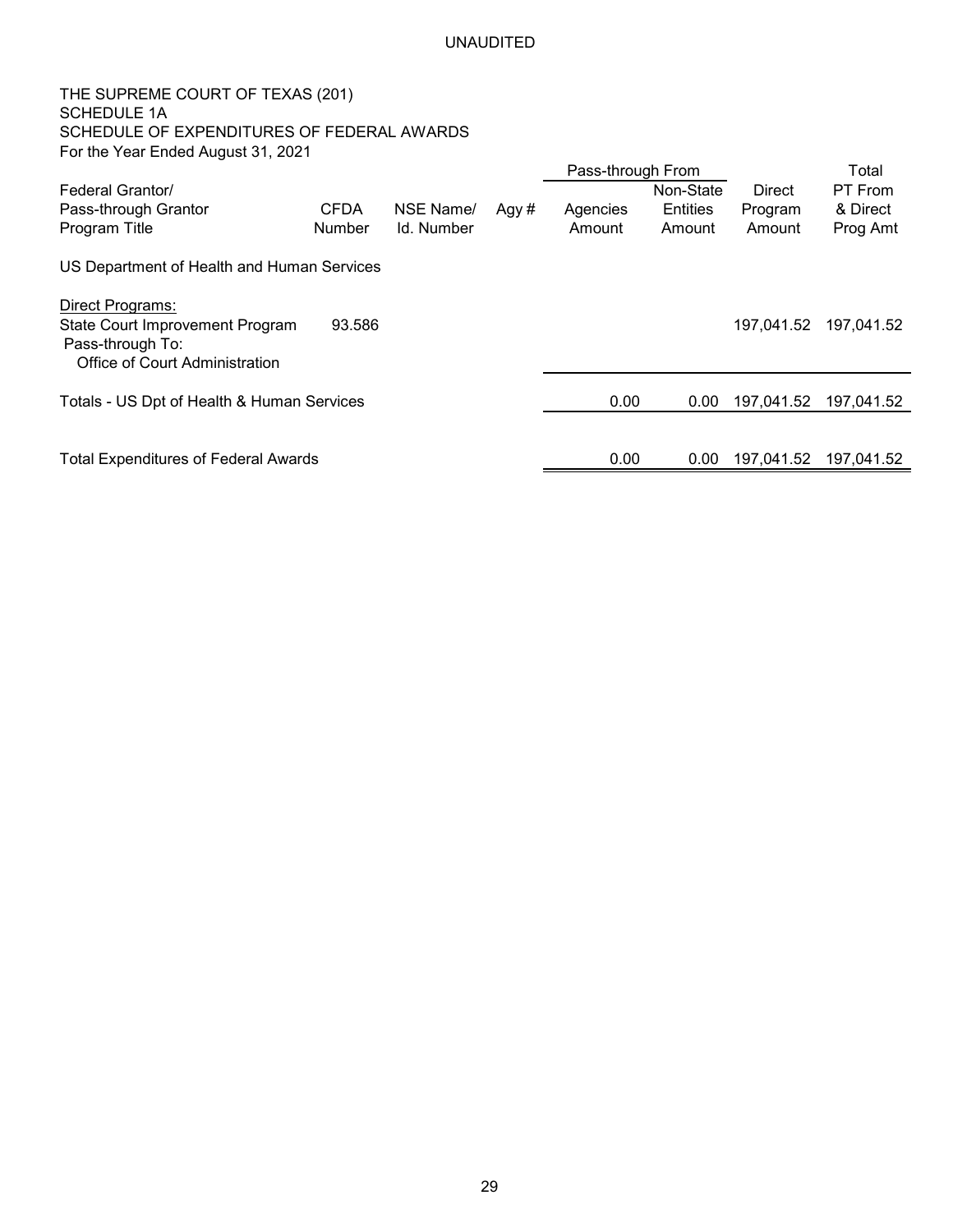|      | Pass-through To |                 |                     | Total      |
|------|-----------------|-----------------|---------------------|------------|
|      |                 | Non-State       |                     | PT To &    |
| Agy# | Agencies        | <b>Entities</b> | <b>Expenditures</b> | Direct     |
|      | Amount          | Amount          | Amount              | Exp Amt    |
|      |                 |                 |                     |            |
|      |                 |                 |                     | 197,041.52 |
| 212  | 197,041.52      |                 |                     |            |
|      | 197,041.52      | 0.00            | 0.00                | 197,041.52 |
|      |                 |                 |                     |            |
|      | 197,041.52      | 0.00            | 0.00                | 197,041.52 |